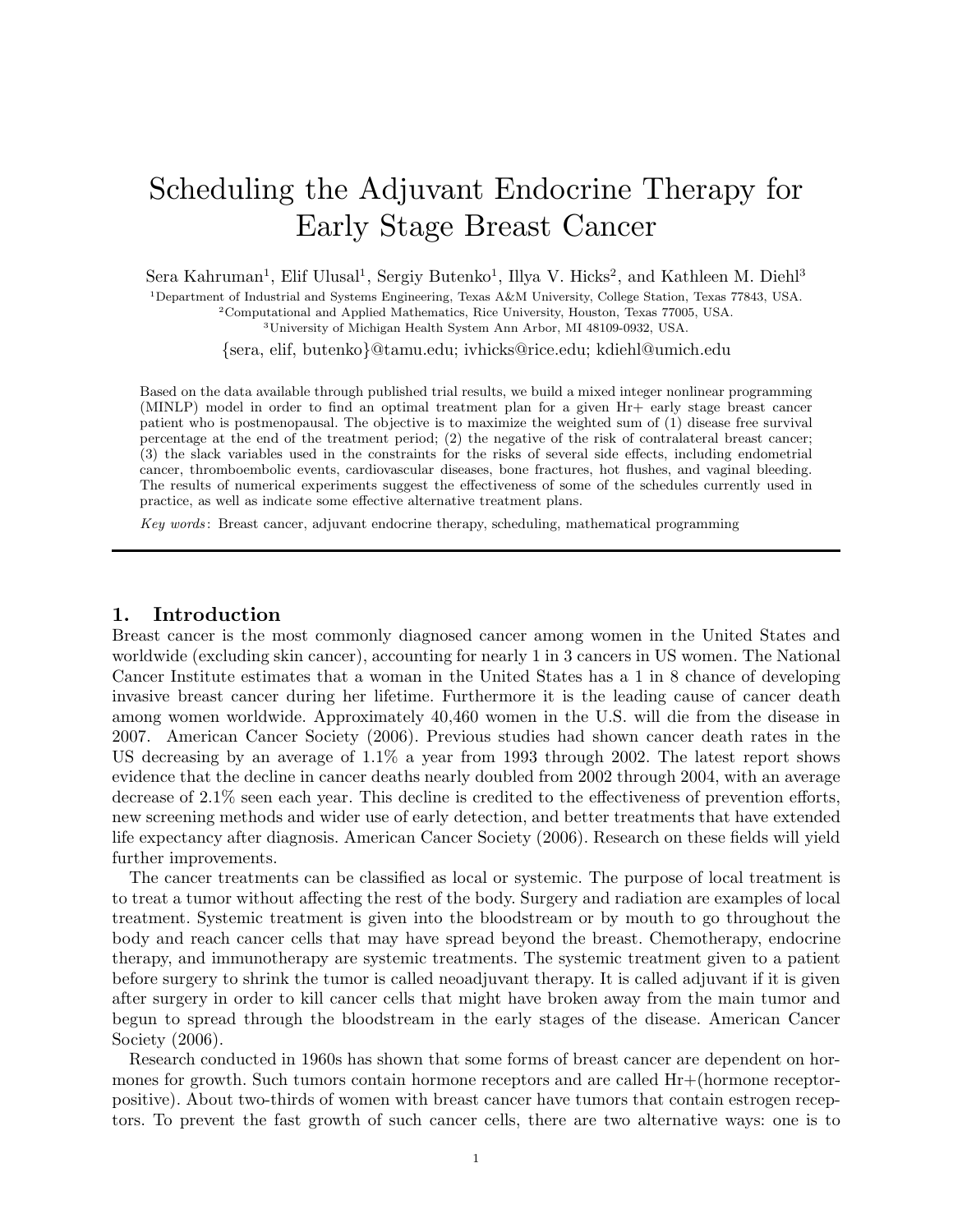decrease the level of estrogen; and the other is to block the estrogen receptors from binding with estrogen. A drug called Tamoxifen, which was introduced to clinical settings in early 1970s, slows down the growth of cancer cells by preventing estrogen from binding to its receptor Buzdar (2005). Since then, Tamoxifen has proved to be very effective on many breast cancer patients. For this reason, Tamoxifen has been the primary adjuvant endocrine treatment for postmenopausal women with  $HR+$  breast cancer for years.

Although Tamoxifen has preventive effects on cardiovascular diseases and bone loss, it is associated with some side effects, which can be as serious as endometrial cancer or thromboembolic events. In particular, Tamoxifen has been shown to double the risk of endometrial cancer after 1 or 2 years of treatment and quadruple the risk after 5 years of treatment Early Breast Cancer Trialist's Collaborative Group (1998). The relation between Tamoxifen and endometrial cancer is time independent and irrespective of dose, and the risk does not decrease after stopping the treatment Bergman et al. (2000), Duffy et al. (2006). Furthermore, many women develop resistance to the drug over time, leading to cancer recurrence. In addition, because Tamoxifen binds directly to the estrogen receptor, it can sometimes activate the signaling pathways it was designed to block. National Cancer Institute (2008).

The increasing complaints about the side effects of Tamoxifen encouraged the researchers to come up with new ideas. The Aromatase Inhibitors (AIs), which prevent the conversion of the androgens to estrogen, were first introduced in late 1970s. When a woman is post menopause, nearly all of the estrogen in her body is made outside the ovaries. This estrogen is made when a male-like hormone, androgen, from the adrenal glands (which sit atop the kidneys) is converted into estrogen by an enzyme called aromatase. By stopping aromatase activity, AIs decrease the amount of estrogen available. Instead of blocking the estrogen receptors, like Tamoxifen, AIs prevent the formation of estrogen Buzdar (2005). Since late 1970s, several AIs were developed. The first- and second-generation AIs; aminoglutethimide, formestane, and fadrozole; had no significant benefits over Tamoxifen. But the third-generation AIs; Anastrozole, Letrozole, Exemestane; seem promising according to the results of the clinical trials ATAC Trialist Group  $(2004)$ , Thürliman  $(2005)$ , Coombes et al. (2004), Goss et al. (2003), Jakesz and Menzel (2005).

Our motivation in this study is the lack of consensus on the endocrine therapy schedules. Although the results of some trials show that third-generation AIs can be more effective than Tamoxifen in terms of preventing recurrences, there is still no clear information about which schedule is the best for a given patient. Our aim is to design effective adjuvant endocrine therapy plans for postmenopausal women with Hr+, early stage breast cancer based on the data from clinical trials available in the literature. In this paper, we present a mixed integer nonlinear programming (MINLP) model, which utilizes the data from published trials in order to estimate the dependencies between the incidences of side effects and the duration of a therapy. The objective is to maximize the disease free survival chance while keeping some important side effects within tolerable limits for the patient.

The remainder of this paper is organized as follows. Section 2 presents a brief review of related literature. Section 3 describes the proposed MINLP model in detail. Section 4 discusses the results of numerical testing of the proposed approach, and Section 5 is devoted to some concluding remarks. Finally, Appendices A-C contain the description of cancer stages, trial settings, and brief summary of published trial results that were used to develop our model.

# 2. Literature Review

A typical cancer treatment consists of several therapy modalities such as surgery, radiotherapy, chemotherapy, endocrine therapy, as well as other, novel approaches. Operations research (OR) methods have been applied extensively to problems related to various aspects of cancer treatment, such as the detailed scheduling of radiotherapy and chemotherapy Beil and Wein (2001). For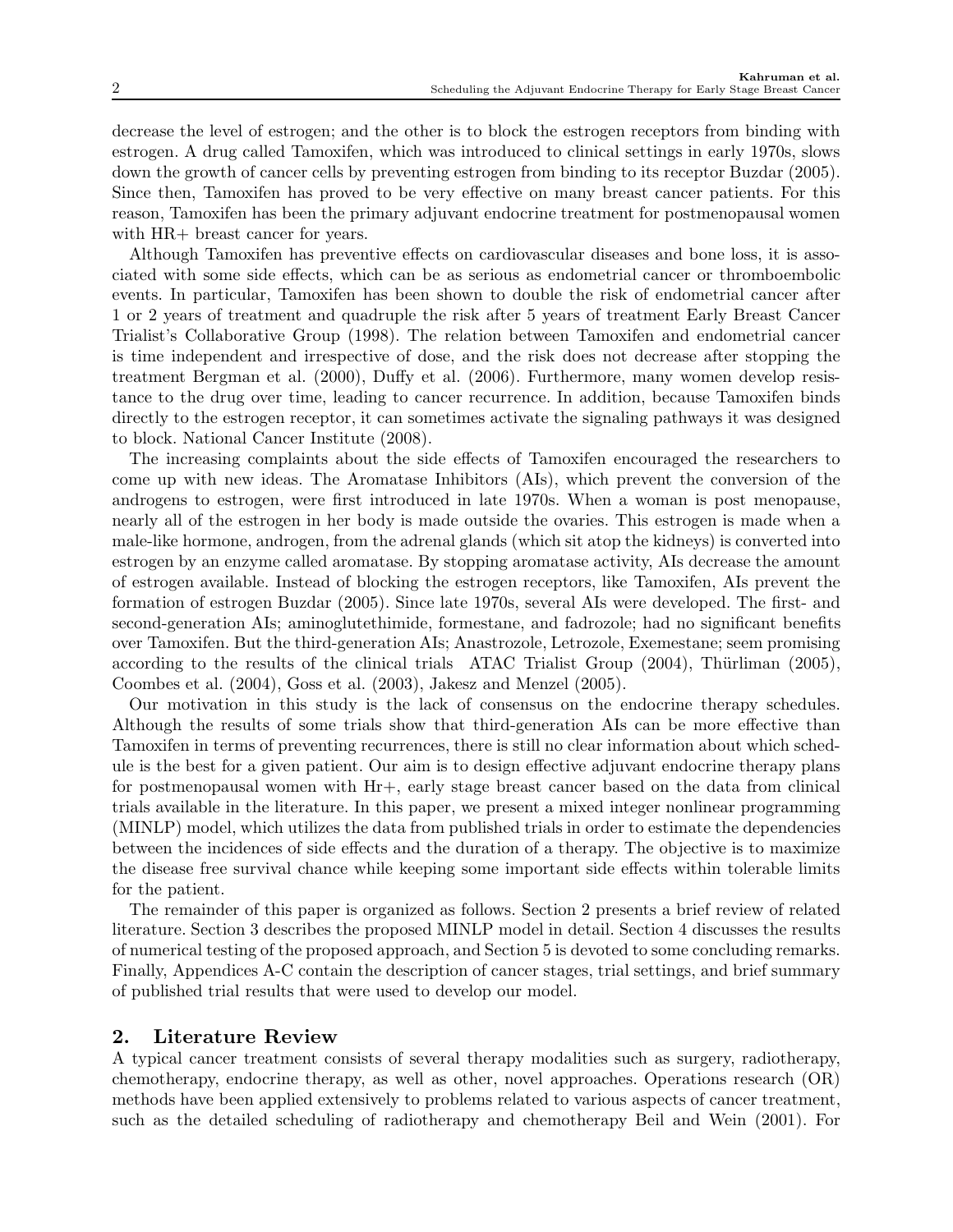example, a common optimization problem arising in radiotherapy is to determine the number, positioning and the intensity of radiation beams so that the maximum number of cancer cells in a tumor are eliminated, while constraining the dosage of radiation obtained by healthy tissues around the targeted tumor (see, e.g., Brahme  $(2001)$ , Hamacher and Küfer  $(2002)$ , Lee et al. (2003), Ferris et al. (2003), Romeijn et al. (2006)). Similarly, in chemotherapy one is interested in finding the optimal dose and frequency of a drug so that the tumor size is minimized while keeping the number of normal cells above a certain level and limiting toxicity. Starting in 70s, there has been extensive research done on the theoretical investigation of cancer chemotherapy control methods Shin and Pado (1982), Barbolosi and Iliadis (2001), Agur et al. (2006), Fister and Panetta (2000). Differential equations, models of cell kinetics and drug kinetics are widely used in this research area. A recent paper Agur et al. (2006) proposes to use heuristics such as simulated annealing to optimize chemotherapy scheduling. The objective is to eliminate the cancerous cells, while maintaining a sufficiently high level of healthy cells Agur et al. (2006). To asses the fitness or the quality of each solution, the authors of Agur et al. (2006) consider the patient's condition at a common predetermined time. The factors that are taken into account include the number of normal cells and cancerous cells at that predetermined time.

As mentioned above, a cancer treatment usually consists of several types of therapies, therefore, an important decision is to determine a right sequence of all the therapies involved. The paper Beil and Wein (2001) proposes an optimization model for determining a sequence in which surgery (S), chemotherapy  $(C)$  and radiotherapy  $(R)$  should be administered. The problem is modeled using a system of ordinary differential equations that captures various local and systemic effects of each of these therapies. The objective is to maximize the cancer cure probability subject to toxicity constraints. The authors of Beil and Wein (2001) analytically show that SRCR and RSCR are two best-performing schedules among the eight considered variants, which also included the six permutations of S, C and R.

While a considerable amount of work has been done applying OR in radiotherapy and chemotherapy scheduling, there is little work done with respect to the endocrine therapy scheduling. This could be partially explained by limited availability of information on the effects of newly introduced endocrine therapy agents, such as third-generation AIs. The only way to observe these effects is through clinical trials. Although several trials have already been conducted, some of the published results still have to pass the test of time to be used as a conclusive evidence. Several other trials are currently at the stage of recruiting patients. Appendices B and C contain a list of current trial settings and a brief summary of the published trial results that are used in the present study.

Based on the available trial data Punglia et al. (2005) developed Markov models to investigate the effectiveness of different adjuvant endocrine therapy schedules. The outcomes that they consider are disease-free survival(DFS), distant disease-free survival, average time spent without the disease and average time spent without distant disease. The distant disease refers to a new cancer in some other part of the body. These models simulate the transition between the following three health states: (1) well with no recurrence of cancer; (2) having recurrent local or regional disease; (3) being diagnosed with a new primary cancer and having metastatic disease. They analyze the following treatment strategies: (a) Tamoxifen alone for 5 years; (b) AI alone for 5 years; and (c) sequential therapy with Tamoxifen for 2.5 or 5 years followed by an AI for 5 years. They use a time horizon of 10 years and recommend sequential adjuvant therapy with Tamoxifen followed by an AI after 2.5 years based on their model.

The authors of Cuzick et al. (2006) build mathematical models to explore the long-term (10 year) impact of different hormone treatment strategies reported in the clinical trials. As the measure of efficacy, they use percent of time lost to recurrence, which is obtained by integrating the recurrence curves. They propose two types of models. The surface model uses the available trial data in the most straightforward way to predict outcomes. The *deep model* aims to explain the data by an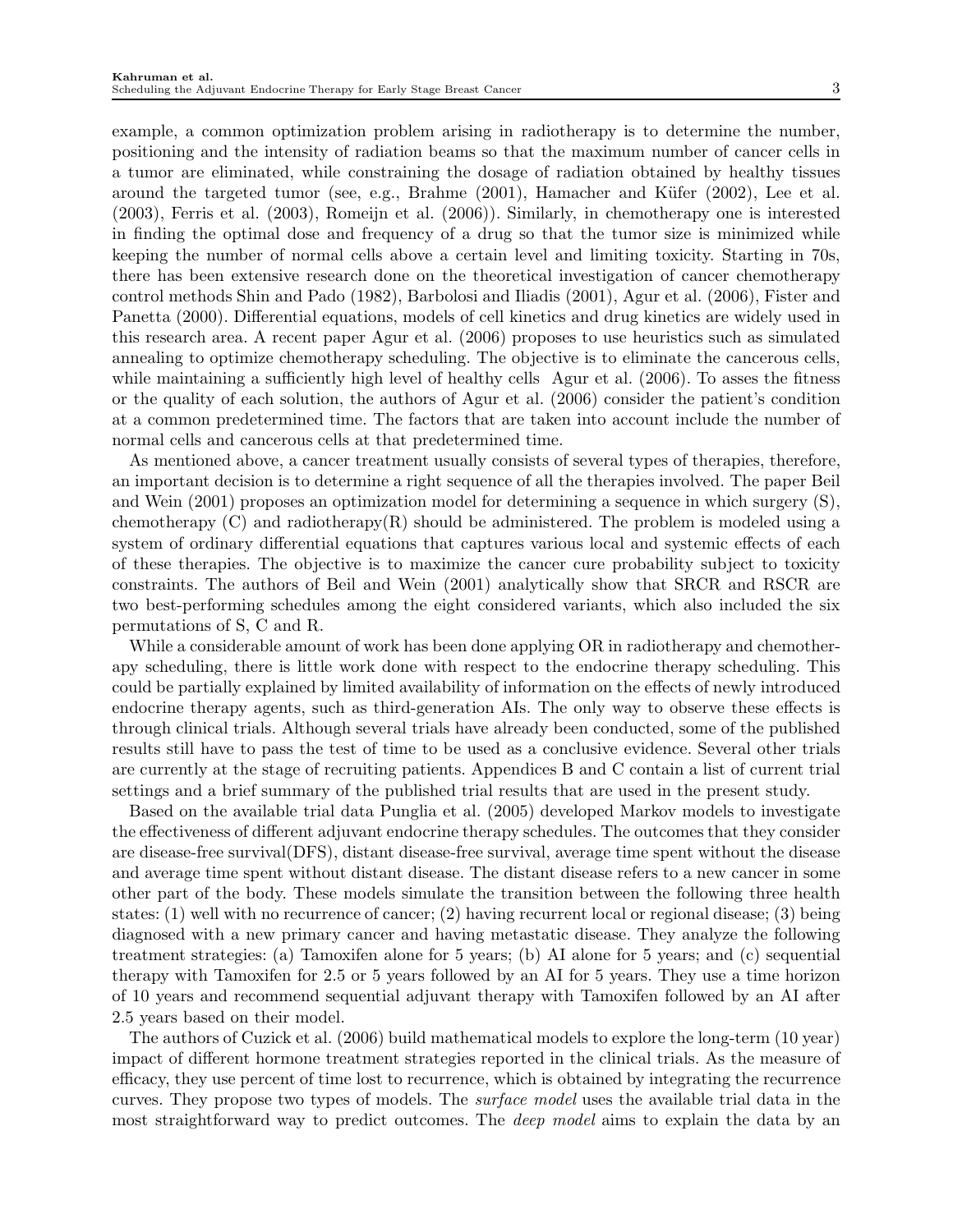underlying mechanistic model. The deep model assumes that there is a pressure toward phenotypic shift of micro metastases from  $PgR+$  (progesterone-receptor +) to  $PgR-$  (progesterone-receptor -) during the Tamoxifen treatment. If this assumption is true, a better efficiency obtained by sequencing AIs after Tamoxifen would not suggest that it is better to start with Tamoxifen, but would instead reflect a shift towards progesterone-receptor negativity and a more rapid development of resistance with it. The authors use a Markov model to represent this shift. The surface model recommends to use a mono therapy with an AI. The deep model, depending on its parameters, also favors sequencing an AI after Tamoxifen.

While the Markovian assumption allows to utilize the well-developed methodology of Markov processes, it is not clear how practical such assumption is. In fact, it appears to be more reasonable to think that the history of up-to-date treatments has a considerable impact on how the future treatments will affect a patient. Moreover, the previously proposed models have a very limited number of possible states, which do not take into account many important side effects. Therefore, a stochastic programming approach Birge and Louveaux (1997) appears to be more realistic. However, in order to take advantage of the stochastic programming methodology, one needs to have a large amount of trial data collected for different scenarios describing a patient's conditions at different stages of a treatment. Such data are necessary for the purpose of obtaining realistic estimates of the corresponding probabilities. Unfortunately, the currently available data sets do not provide the required amount of detail, and using poor quality estimates of probabilities may lead to erroneous conclusions. On the other hand, collecting the data containing all particular information is a time-consuming matter, which is also complicated by the constant increase in the number of available drugs. In view of the above discussion, we propose to use a deterministic mathematical programming approach, which attempts to utilize the clinical trial data in the form they are available in the literature. Namely, based on the data available through published trial results, we build a mixed integer nonlinear programming (MINLP) model in order to find an optimal treatment plan for a given Hr+ early stage (stages 0, 1, 2A, and 2B in Table 8 of Appendix A) breast cancer patient who is postmenopausal.

During the actual course of the treatment, the doctor can make changes on the proposed plan due to reasons such as the unexpected adverse conditions or some newly introduced more promising drugs. Although it is not dynamic, we believe that our model serves as a valuable tool to make the decision upfront using the available information. This is due to the fact that the first years of the treatment are more important than the rest because of the increased likelihood of recurrence.

# 3. A Mathematical Programming Model

Before we introduce the model, some general remarks concerning the clinical trial data used are in order. As discussed above, the available data sets do not provide any information that would allow to distinguish between different groups of patients, therefore we assume that we are dealing with an "average" postmenopausal Hr+ early stage breast cancer patient. It is also important to note that the clinical trials used to collect the data were carried out independently of each other, and hence some of the results have been recorded in a different fashion. For instance, the events included in the definition of disease free survival are different in some trials in terms of including or excluding death without a prior cancer event. More specific assumptions will be explained as we introduce the decision variables and the equations of the model.

We consider two sets of therapies to determine a treatment plan. These sets are defined as:

Set I : First step therapies, which are Tamoxifen  $(t_1)$ , Anastrozole  $(a_1)$  and Letrozole  $(l_1)$ .

Set J : Second step therapies, which are Anastrozole  $(a_2)$ , Exemestane  $(e_2)$  and Letrozole  $(l_2)$ .

The reason for this classification is that using AIs after Tamoxifen may have different effects on a patient compared to the situation when these drugs are used in the reverse order. Hence we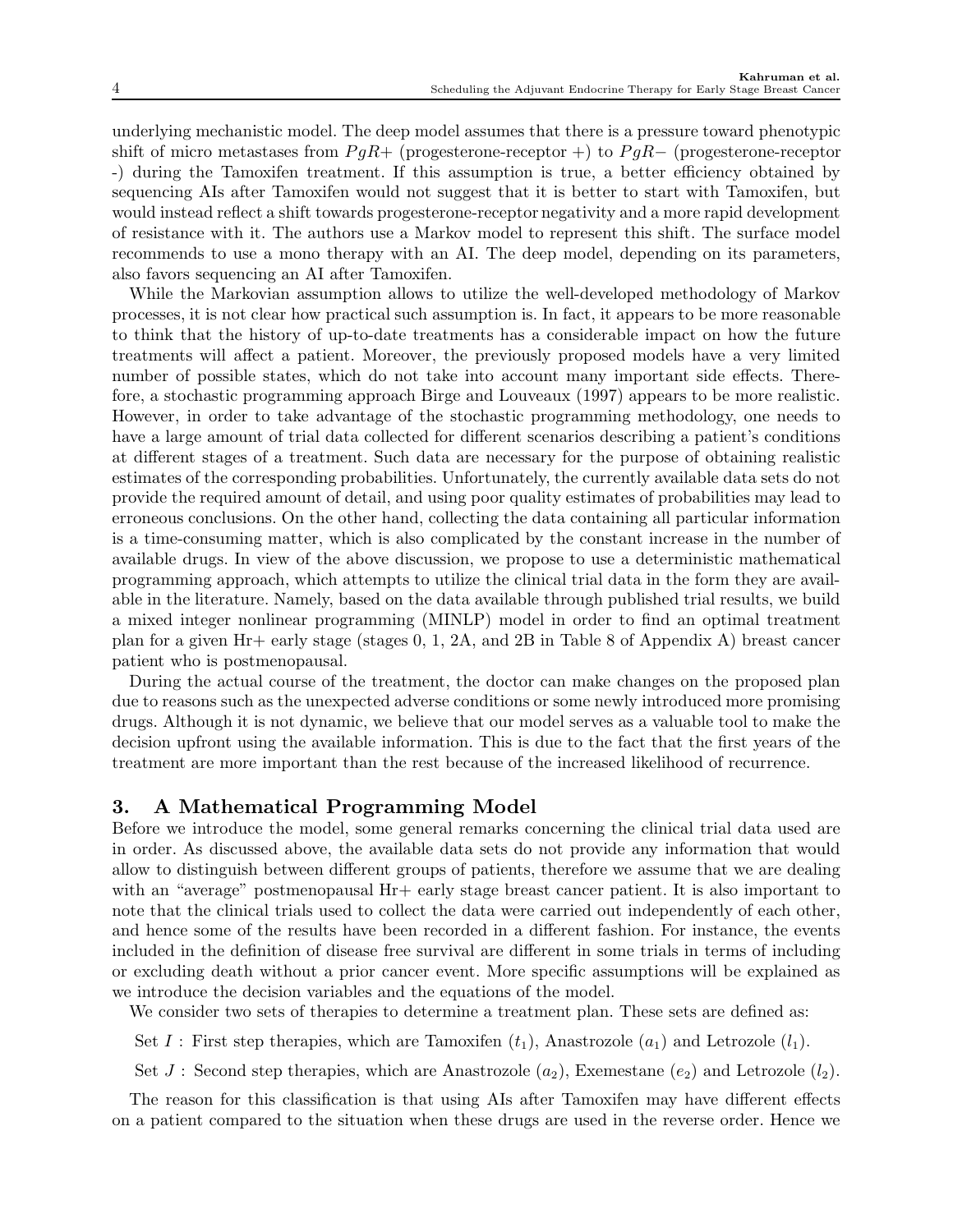assume that the effectiveness of a therapeutic agent depends on the former agents. In the above classification, we did not include Exemestane in set  $I$  and Tamoxifen in set  $J$  due to the lack of information on the performances of Exemestane before Tamoxifen and Tamoxifen after an AI. Although BIG 1-98 trial (see Appendix C) has a setting where Tamoxifen follows Letrozole, no results were revealed about this setting.

#### 3.1. Decision Variables

Let i and j denote the indices of the sets I and J, respectively. Our model will use the following decision variables:

 $y_{1i}$  is a binary variable indicating whether a first-step therapy i is chosen,  $i \in I$ ;

 $y_{2j}$  is a binary variable indicating whether a second-step therapy j is chosen,  $j \in J$ ;

 $y_{z1i}$  is a binary variable indicating whether a first-step therapy i is extended beyond the current standard treatment period of 5 years,  $i \in I$ ;

 $y_{z_2j}$  is a binary variable indicating whether a second-step therapy j is extended beyond 5 years,  $j \in J$ ;

 $y_{n_1i}$  is a binary variable indicating whether a first-step therapy i is the last therapy in the schedule,  $i \in I$ ;

 $y_{n_2j}$  is a binary variable indicating whether a second-step therapy j is the last therapy in the schedule,  $j \in J$ ;

 $x_{1i}$  is a continuous variable denoting the duration (in years) of a first-step therapy i,  $i \in I$ ;

 $x_{2j}$  is a continuous variable denoting the duration (in years) of a second-step therapy j,  $j \in J$ ;

 $z_{1i}$  is a continuous variable denoting the extended duration (in years) of a first-step therapy i beyond 5 years,  $i \in I$ ;

 $z_{2i}$  is a continuous variable denoting the extended duration (in years) of a second-step therapy j beyond 5 years,  $j \in J$ ;

 $n_{1i}$  is a continuous variable denoting the duration (in years) of receiving nothing after a firststep therapy  $i, i \in I$ ;

 $n_{2j}$  is a continuous variable denoting the duration (in years) of receiving nothing after a secondstep therapy j,  $j \in J$ ;

 $dfs$  is a continuous variable denoting the disease free survival (DFS) rate at the end of the treatment;

clbc is a continuous variable denoting the risk of contralateral breast cancer at the end of the treatment (the meaning of "risk" in this paper is explained in the last paragraph of this subsection).

The standard treatment period for an endocrine therapy is 5 years. However, recent trials have shown that an extended therapy can prevent some of the recurrences that happen after 5 years. Actually, it was shown by Saphner et al. (1996) that,although the risk of recurrence decreases 5 years after a surgery, it does not go away. Hence, it is important to incorporate this fact in our model. Unfortunately, there are only two clinical trials that have reported results on the effectiveness of extended therapy with AIs after using 5 years of Tamoxifen. We need to make more assumptions concerning the data to get an idea about what can be a good extended therapy. We define the variables  $y_{z_1i}, y_{z_2j}, z_{2j}$  and  $z_{2j}$  to account for extended therapy. The necessity for defining these variables arises from the fact the risk of recurrence decreases after 5 years. Thus we will use different coefficients for the same therapy depending on whether it is used within the first 5 years or later.

Another important factor to consider is the carryover effect of therapies. In our case, it means that even if we stop the treatment the effect will be present for some time. In other words, a patient who has received a hormone therapy for a certain period of time and has not had any recurrences will have a less risk of recurrence compared to a patient who has not received any hormone therapy. Tamoxifen has been shown to have a carryover effect of at least 5 years. This effect is related to the cure achieved during the treatment. Although it has not been proven experimentally yet, we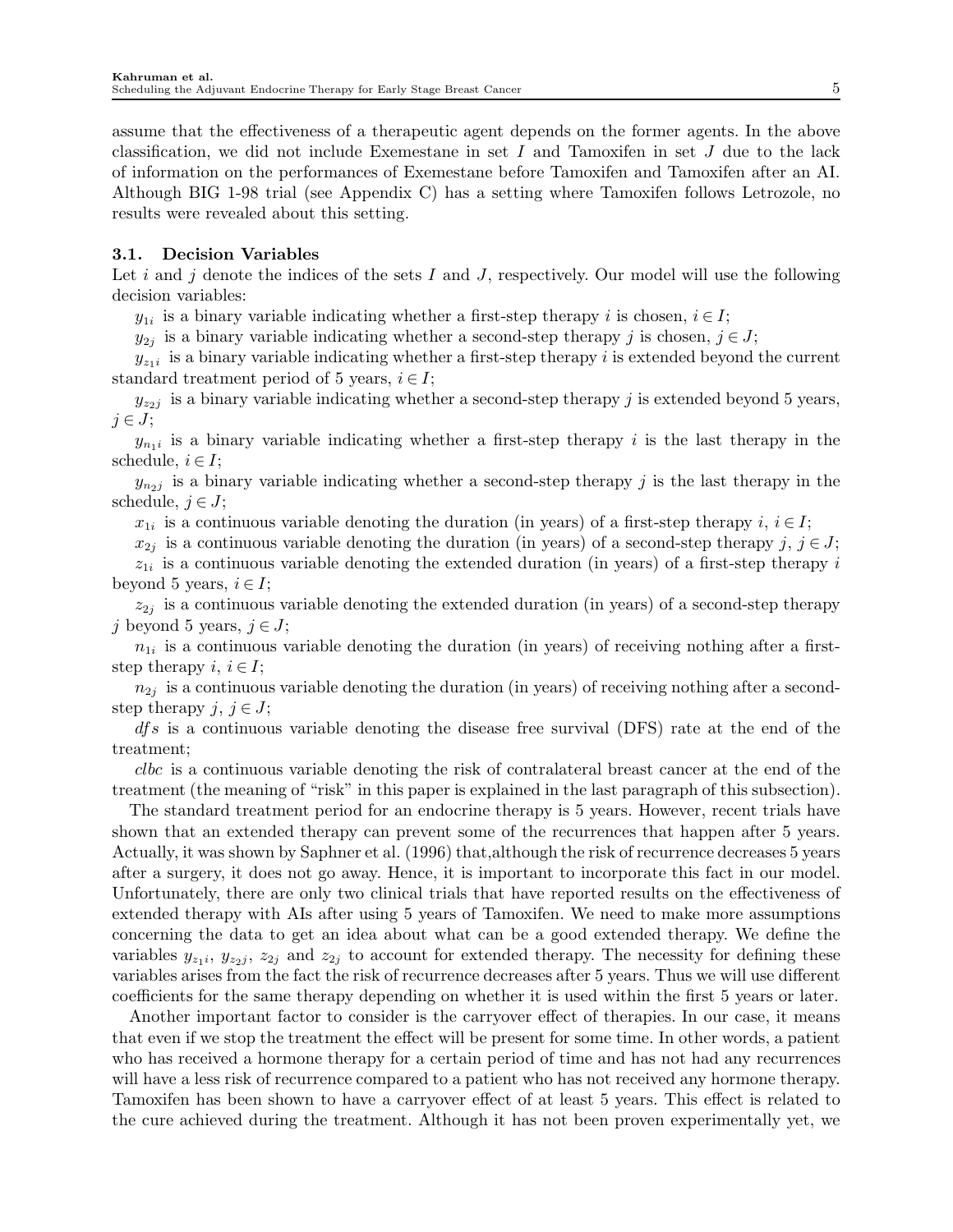assume that AIs will have such an effect as well. For this purpose, we define the variables  $y_{n1i}$ ,  $y_{n_2j}, n_{2j}$  and  $n_{2j}$ .

In addition to the above decision variables, we also introduced upper bounds on risk and slack variables for each one of the side effects. These are  $ub_{hf}$  and  $hf_s$  for hot flush risk;  $ub_{te}$  and  $te_s$  for thromboembolic event risk;  $ub_{cv}$  and  $cv_s$  for cardiovascular disease risk;  $ub_{vb}$  and  $vb_s$  for vaginal bleeding risk;  $ub_{fr}$  and  $fr_s$  for bone fracture risk; and  $ub_{ec}$  and  $ec_s$  for endometrial cancer risk. The tolerable limits on side effects are identified by experts depending on the patient's health history and preferences. By including these slacks in the objective function, we are able to choose the treatment schedule which also reduces the risk of these side effects.

It is important to note that the available trial data gives information on the percentage of patients who are disease-free, or who encountered the side effects or contralateral breast cancer. Intuitively, the higher is the percentage of patients having a particular side effect, the higher is the risk of an "average" with respect to the given side effect. So, in this paper we regard these percentages as "risks" or "chances" (for DFS).

#### 3.2. The objective function

Our objective is to maximize the weighted sum of DFS percentage at the end of the treatment period, the negative of the risk of contralateral breast cancer, and the slack variables used in the constraints for the risks of endometrial cancer, thromboembolic events, cardiovascular diseases, bone fractures, hot flushes, and vaginal bleeding. The weights for the slack variables are scaled by the corresponding upper bounds. Based on doctors' recommendations, we formulate the following objective function (note that the importance weights can be adjusted according to the patient's preferences):

$$
max \ \ 5dfs - 25clbc + \frac{3}{ub_{fr}}fr_s + \frac{5}{ub_{te}}te_s + \frac{5}{ub_{cv}}cv_s + \frac{10}{ub_{ec}}ec_s + \frac{0.01}{ub_{hf}}hf_s + \frac{0.01}{ub_{vb}}vb_s \tag{1}
$$

Disease-free survival (DFS) is the most important outcome of a therapy (note that the weight for DFS is lower than that for CLBC due to a considerable difference in scale of values of the corresponding variables: dfs is expected to be around 90%, while *clbc* is usually  $\langle 1\% \rangle$ . In almost all the trial results that are published, the year by year data on the expected number of patients at risk and the number of events is given. Using this data, we observed a close to linear relationship between the duration of a therapy and the DFS percentage. Since the 5-year Tamoxifen treatment is a common arm, we are able to compare AIs with each other as well through scaling. To find the effect of Tamoxifen, we take the weighted average of all trials year by year. The weight of each trial corresponds to the number of patients attending. Using this weighted average, we scale the results of the other arms of these trials year by year again. Figure 1 shows the relation between the DFS percentage and the duration of various therapies.

As seen from this figure, a linear trend line fits the data quite well in most cases (the least-squares linear trend lines are built subject to the constraint that the line passes through the available data point at time 0). Thus, the value of DFS at the end of the treatment period is computed using the following equation:

$$
dfs = 100 - \sum_{i} df_{1i}x_{1i} - \sum_{j} df_{2j}x_{2j} - \sum_{i} df_{z_{1}i}z_{1i} - \sum_{j} df_{z_{2}j}z_{2j} - \sum_{i} df_{n_{1}i}n_{1i} - \sum_{j} df_{n_{2}j}n_{2j}, \quad (2)
$$

where  $df_k, k \in \{1, 2, z_1, z_2, n_1, n_2\}$  denote the coefficients of corresponding variables.

Similarly, we derive the following equation for calculation of the contralateral breast cancer (CLBC) risk: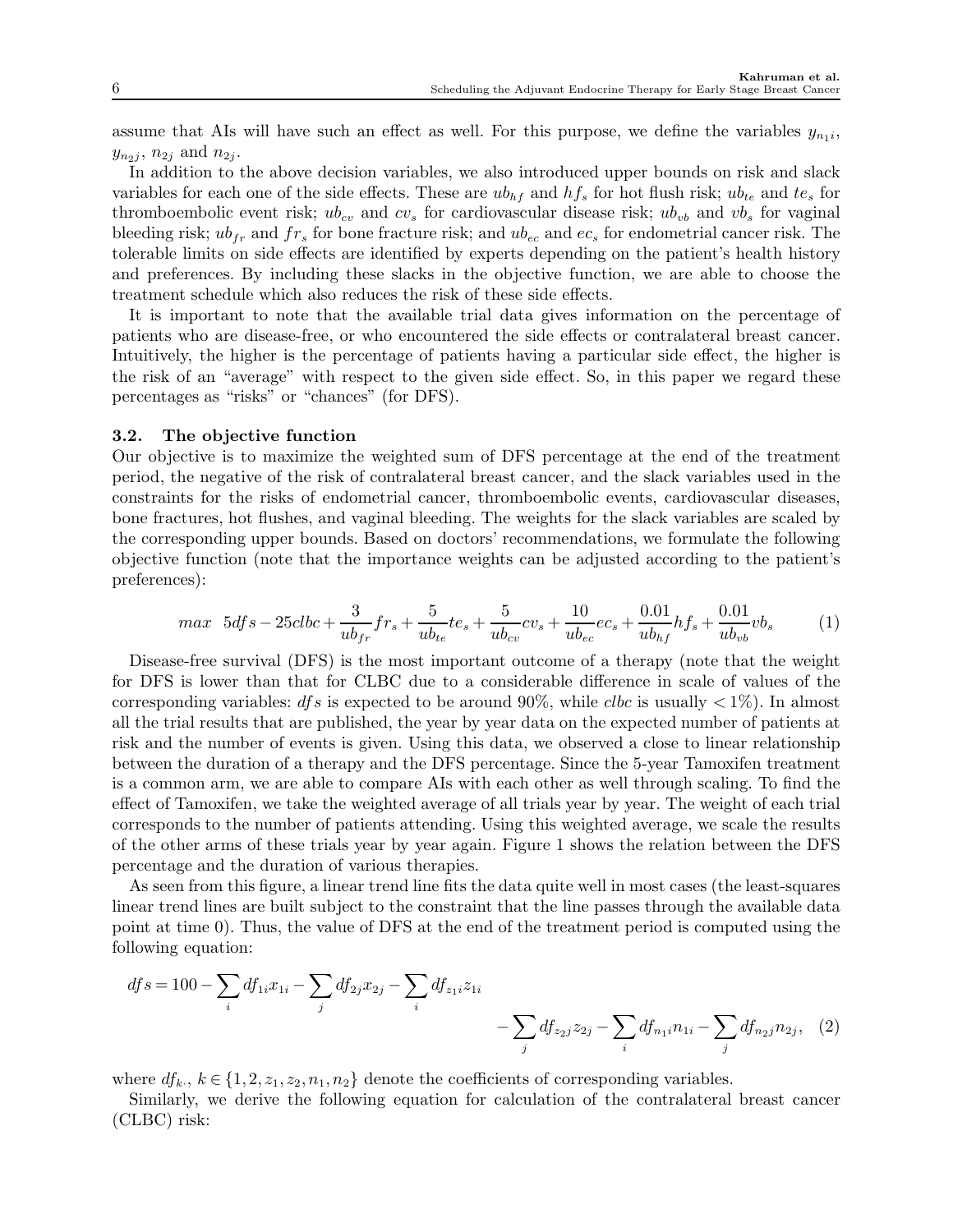

Figure 1 The plots illustrating how DFS is effected by (a) Tamoxifen; (b) Letrozole; (c) Anastrozole after 2 years of Tamoxifen; (d) Exemestane after 2 years of Tamoxifen; (e) Letrozole after 5 years of Tamoxifen; (f) Placebo after 5 tears of Tamoxifen (carryover effect).

$$
clbc = \sum_{i} cl_{1i}[x_{1i} + z_{1i}] + \sum_{j} cl_{2j}[x_{2j} + z_{2j}],
$$
\n(3)

where  $cl_{1i}$  and  $cl_{2j}$  are again the coefficients that are computed based on the linear approximations of data.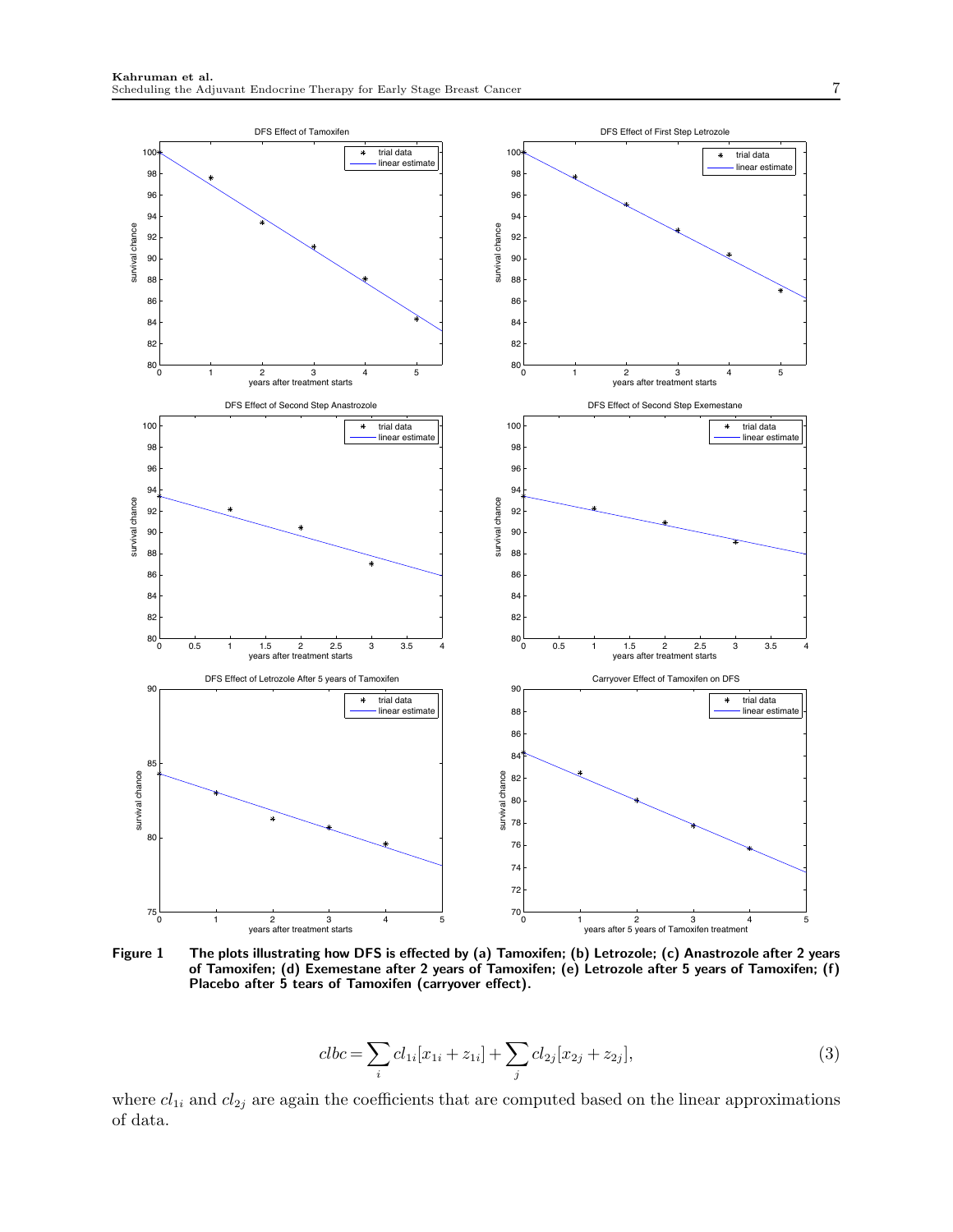If one is interested in a treatment period beyond 5 years, some further assumptions are needed. As mentioned above, the risk of recurrence is known to decrease after 5 years. So, a smaller slope for the trend line is expected for therapies beyond 5 years, as well as the carryover effect. We have data for DFS effects of Letrozole and Anastrozole following 5 years of Tamoxifen treatment. We approximate the DFS effect of the second-step Letrozole therapy within the first five years using the ratio between the DFS effect of the second-step Anastrozole therapy within the first five years and after 5 years. In the same manner, we approximate DFS effect of a second-step Exemestane therapy after 5 years.

As seen in Figure 1 (f), the slope of the trend line is smaller for the carryover effect of 5 years of Tamoxifen compared to the slope of the trend line for the first 5 years. Assuming that the same ratio holds for actual effects of AIs for the first 5 years and their carryover effects, we approximate the DFS coefficients for  $n_{1i}$  variables. As for the coefficients of  $n_{2i}$ , we know that they have to be greater than the coefficients of  $z_{2i}$  and smaller than the coefficients of  $x_{2i}$ . We approximate these coefficients by taking the average of these. The above assumptions and approximations for extended therapy and carryover effect will not be needed if we only consider a 5-year treatment.

As for the contralateral breast cancer equation (3), we can not use the same method as DFS equation since there is no year by year data. We assume that the relation between therapy duration and CLBC risk is linear to obtain the coefficients in (3). These and the other coefficients that will be introduced in next subsection are summarized in Table 1.

| $df_{1t_1}$            | 3.059       | $df_{z_1t_1}$                              | $\overline{2}$ | $df_{n_1t_1}$          | $2.150\,$   | $cl_{1t_1}$            | 0.134  |
|------------------------|-------------|--------------------------------------------|----------------|------------------------|-------------|------------------------|--------|
| $df_{1a_1}$            | 2.73        | $df_{z_1a_1}$                              | 1.7            | $df_{n_1a_1}$          | 1.919       | $cl_{1a_1}$            | 0.078  |
| $df_{1l\underline{1}}$ | 2.501       | $df_{z_{\underline{1}l_{\underline{1}}} }$ | 1.6            | $df_{n_1l_1}$          | 1.758       | $cl_{1l_1}$            | 0.08   |
| $df_{2a_2}$            | 1.876       | $df_{z_2a_2}$                              | 1.405          | $df_{n_2a_2}$          | 1.641       | $cl_{2a_2}$            | 0.1007 |
| $df_{2e_2}$            | 1.365       | $df_{z_2e_2}$                              | 1.051          | $df_{n_2e_2}$          | 1.208       | $cl_{2e_2}$            | 0.0606 |
| $df_{2l_2}$            | 1.644       | $df_{z_2l_2}$                              | 1.237          | $df_{n_2l_2}$          | 1.441       | $cl_{2l_2}$            | 0.097  |
| $cv_{1t_1}$            | 0.73        | $cv_{2a_2}$                                | 1.29           | $fr_{1t_1}$            | 0.80        | $fr_{2a_2}$            | 1.241  |
| $cv_{1a_1}$            | 0.88        | $cv_{2e_2}$                                | 0.99           | $fr_{1a_1}$            | 1.14        | $fr_{2e_2}$            | 1.278  |
| $cv_{1l_1}$            | 0.79        | $cv_{2l_2}$                                | 0.95           | $fr_{1l_1}$            | 1.13        | $fr_{2l_2}$            | 1.23   |
| $\overline{h}f_{1t_1}$ | 7.85        | $\bar{h}f_{2a_2}$                          | 7.33           | $\overline{v}b_{1t_1}$ | 1.198       | $\overline{v}b_{2a_2}$ | 1.268  |
| $hf_{1a_1}$            | 6.85        | $hf_{2e_2}$                                | 8.61           | $vb_{1a_1}$            | 0.634       | $vb_{2e_2}$            | 0.658  |
| $hf_{1l_1}$            | 6.92        | $hf_{2l_2}$                                | 7.50           | $vb_{1l_1}$            | 0.604       | $vb_{2l_2}$            | 1.080  |
|                        |             |                                            |                |                        |             |                        |        |
|                        | $te_{1t_1}$ | 2.1824                                     | $te_{y_1t_1}$  | 0.1564                 | $te_{2a_2}$ | 0.13                   |        |
|                        | $te_{1a_1}$ | 1.3598                                     | $te_{y_1a_1}$  | 0.0974                 | $te_{2e_2}$ | 0.297                  |        |
|                        | $te_{1l_1}$ | 0.9513                                     | $te_{y_1l_1}$  | 0.0682                 | $te_{2l_2}$ | 0.137                  |        |

Table 1 Coefficients for the MINLP model.

#### 3.3. Side-effect constraints

The most important constraints are the ones that are related to side effects. We consider the following side effects in our model:

- thromboembolic events;
- cardiovascular disease events;
- endometrial cancer;
- bone fractures;
- hot flushes;
- vaginal bleeding.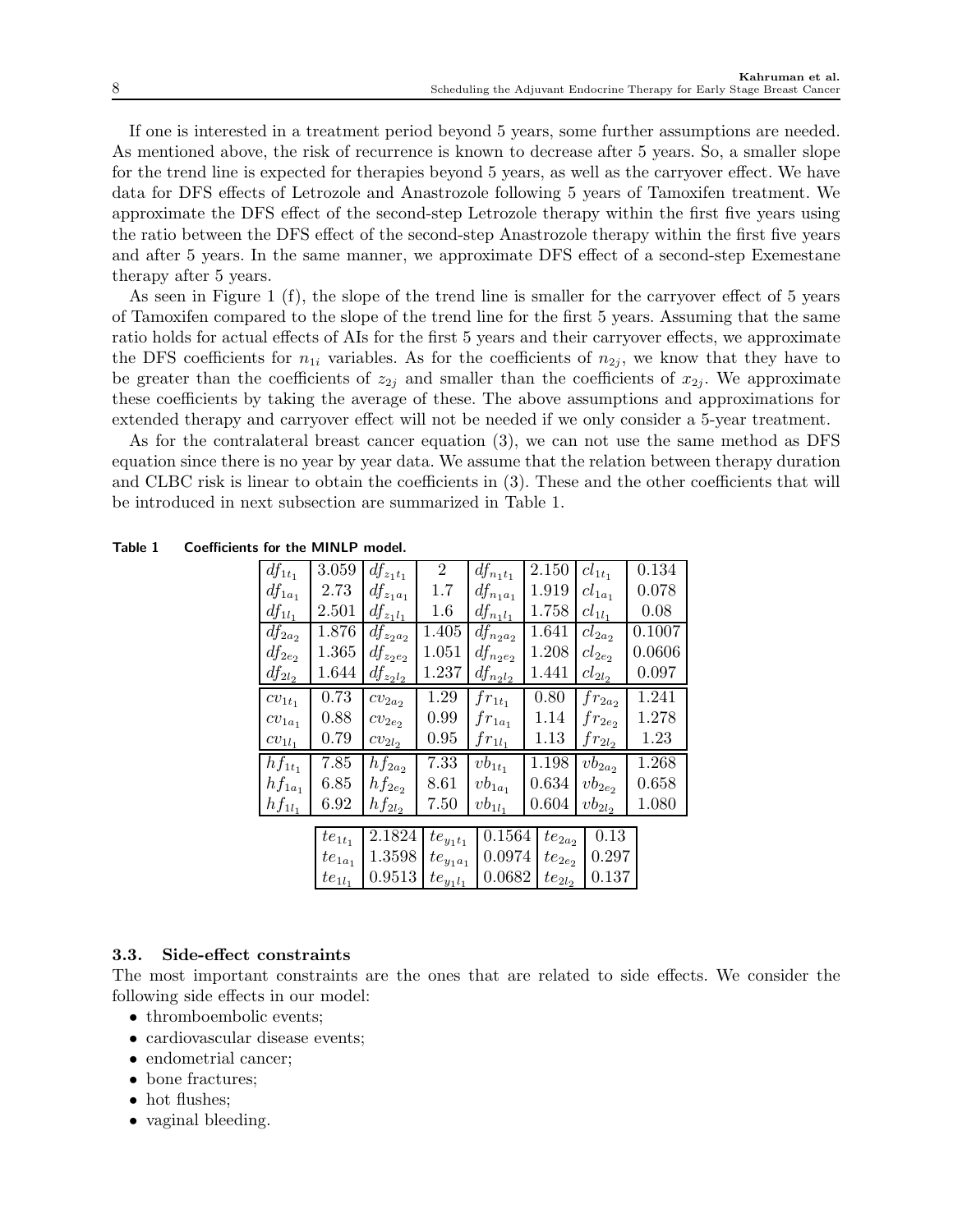The data related to these side effects are available in the published results of all the trial settings (see also Figure 1). Next we introduce the constraint equations corresponding to each considered side effect.

3.3.1. Thromboembolic events Since using 5 years of Tamoxifen is a common arm in all trial settings, we use the weighted average of all settings to find the effect of Tamoxifen on thromboembolic events. The ATAC and BIG 1-98 trials give the result at the end of 5 years of Tamoxifen treatment while ITA, IES, ABCSG trial 8 and ARNO 95 report the results on the last 3 years of the 5-year treatment. Using weighted averages, the percentage of patients with thromboembolic events at the end of 5 years was 3.9%. In the last 3 years of the treatment the thromboembolic events were experienced by 1.69% of the patients. Let  $p_2$  be the percentage of patients with thromboembolic events at the end of 2 years of Tamoxifen treatment. Then  $p_2$  can be found from the following expression:  $(100 - p_2) \times 1.69 = (3.9 - p_2)100$ , yielding  $p_2 = 2.248$ . This shows that more thromboembolic events occur in the initial years of the treatment. We assume that the same property holds for AIs as well. Using the same ratio between the end of the  $2^{nd}$  and the  $5^{th}$  years, we obtain the plot shown in Figure 2. The logarithmic trend lines we use to approximate the data points capture the decreasing rate of increase in percentage of patients with thromboembolic events over time reasonably well.



Figure 2 Thromboembolic effect of the first-step therapies.

For the second-step therapies, we assume that there is a linear relationship. This assumption is also reasonable because the risks associated with the second-step therapies are not as high as with Tamoxifen. Thus, we obtain the following constraint:

$$
\sum_{i} t e_{1i} \ln(1 + x_{1i} + z_{1i}) + \sum_{i} t e_{y_1 i} y_{1i} + \sum_{j} t e_{2j} [x_{2j} + z_{2j}] + t e_s = u b_{te}, \tag{4}
$$

where  $te_k, k \in \{1, 2, y_1\}$  denote the corresponding coefficients, whose values are given in Table 1.

3.3.2. Cardiovascular diseases and bone fractures To find the effect of the therapies on cardiovascular diseases, we first approximate the effect of a 5-year Tamoxifen treatment by weighted average of the available data. Since each trial setting has a comparison between an AI and Tamoxifen, we use the corresponding ratio to calculate the effect of the AIs. Based on the trial data, we assume that the risk depends linearly on the time that the patient has been on therapy. However, the published results indicate that Tamoxifen is cardio-protective. We assume that the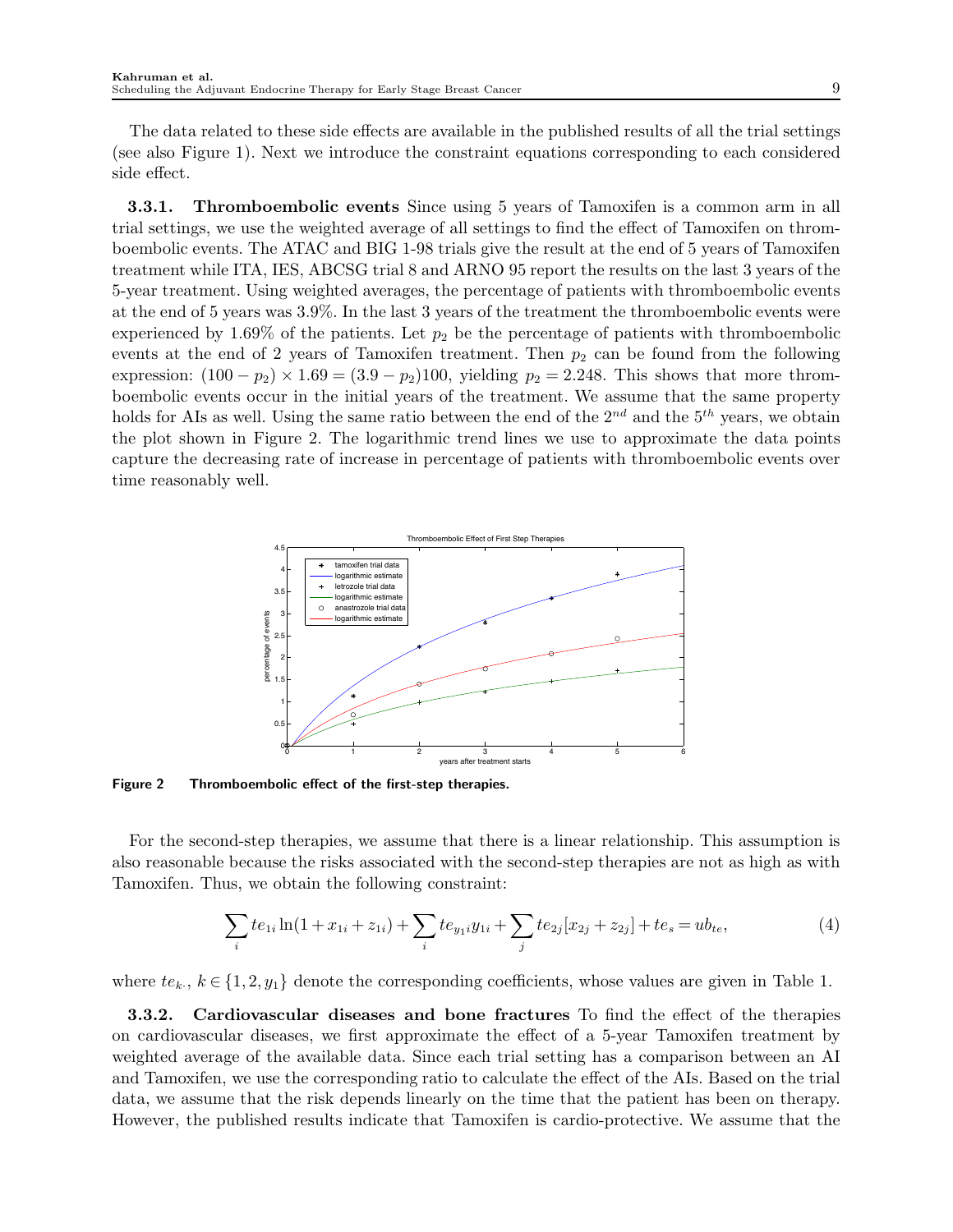longer a patient receives Tamoxifen, the less is the risk of cardiovascular diseases caused by the second-step therapies. This is expressed by the subtracted term in the following constraint:

$$
\sum_{i} cv_{1i}[x_{1i} + z_{1i}] + \sum_{j} cv_{2j}[x_{2j} + z_{2j}] - 0.1x_{1t_1}\sum_{j}[x_{2j} + z_{2j}] + cv_s = ub_{cv}.
$$
 (5)

Tamoxifen is also known to reduce the risk of bone fractures. This fact is again expressed by the subtracted term in the equation, which restricts the risk of bone fractures by an upper bound  $ub_{fr}$ :

$$
\sum_{i} fr_{1i}[x_{1i} + z_{1i}] + \sum_{j} fr_{2j}[x_{2j} + z_{2j}] - 0.1x_{1t_1} \sum_{j} [x_{2j} + z_{2j}] + fr_s = ub_{fr}.
$$
 (6)

The values of coefficients  $cv_{1i}$ ,  $cv_{2i}$ ,  $fr_{1i}$  and  $fr_{2i}$  are given in Table 1.

**3.3.3.** Endometrial cancer In most of the published trial results, there is no information on the incidence of endometrial cancer alone. But it is claimed that the risk caused by AIs is significantly less than the risk caused by Tamoxifen. Perhaps AIs do not increase the risk of endometrial cancer at all. On the other hand, Tamoxifen has been proven to double the risk after 1 to 2 years and quadruple at the end of 5 years. Moreover the risk does not go away after the treatment is stopped. Assuming that the risk is doubled at the end of the first year, mathematically we obtain an exponential relationship between the duration of Tamoxifen treatment and the risk for endometrial cancer, at least for the first 5 years:

$$
0.5re_0 \exp(0.6931[x_{1t_1} + z_{1t_1}]) + ec_s = ub_{ec}.\tag{7}
$$

Since the doctors do not recommend the duration of a Tamoxifen therapy to be more than 5 years, this equation is sufficient for our purpose. In the above equation,  $re_0$  denotes the initial endometrial cancer risk of the patient, and  $ub_{ec}$  is an upper bound on the risk of endometrial cancer.

3.3.4. Hot flushes and vaginal bleeding Hot flushes and vaginal bleeding are not as critical as the other side effects included in our model. But since the patient will be facing these side effects almost every day over the treatment period, decreasing their incidence will definitely have a positive effect on the quality of her life. Again, based on the trial data we assume that there is a linear relationship between the risk of such events and the duration of the therapy. Moreover, the incidence of these side effects will decrease when the treatment stops. However, we are interested in limiting the maximum risk of these side effects encountered throughout the whole treatment, hence do not include the variables  $n_{1i}$  and  $n_{2i}$ , which would have negative coefficients in the corresponding constraints. We obtain the following equations:

$$
\sum_{i} h f_{1i}[x_{1i} + z_{1i}] + \sum_{j} h f_{2j}[x_{2j} + z_{2j}] + h f_s = u b_{hf},\tag{8}
$$

$$
\sum_{i} v b_{1i}[x_{1i} + z_{1i}] + \sum_{j} v b_{2j}[x_{2j} + z_{2j}] + v b_{s} = u b_{vb}.
$$
\n(9)

The computed coefficients for these equations can be found in Table 1.

#### 3.4. Scheduling constraints

The following constraints ensure that the duration of a therapy can not be greater than 0, unless it is chosen. They also enforce upper bounds on the therapy duration. Since using Tamoxifen for more than 5 years is not recommended, we set the upper bound for Tamoxifen duration to 5. For the maximum duration of AI treatments, we also set the upper bound of 5 years, however, we will test our model with the upper bound of 10 years as well.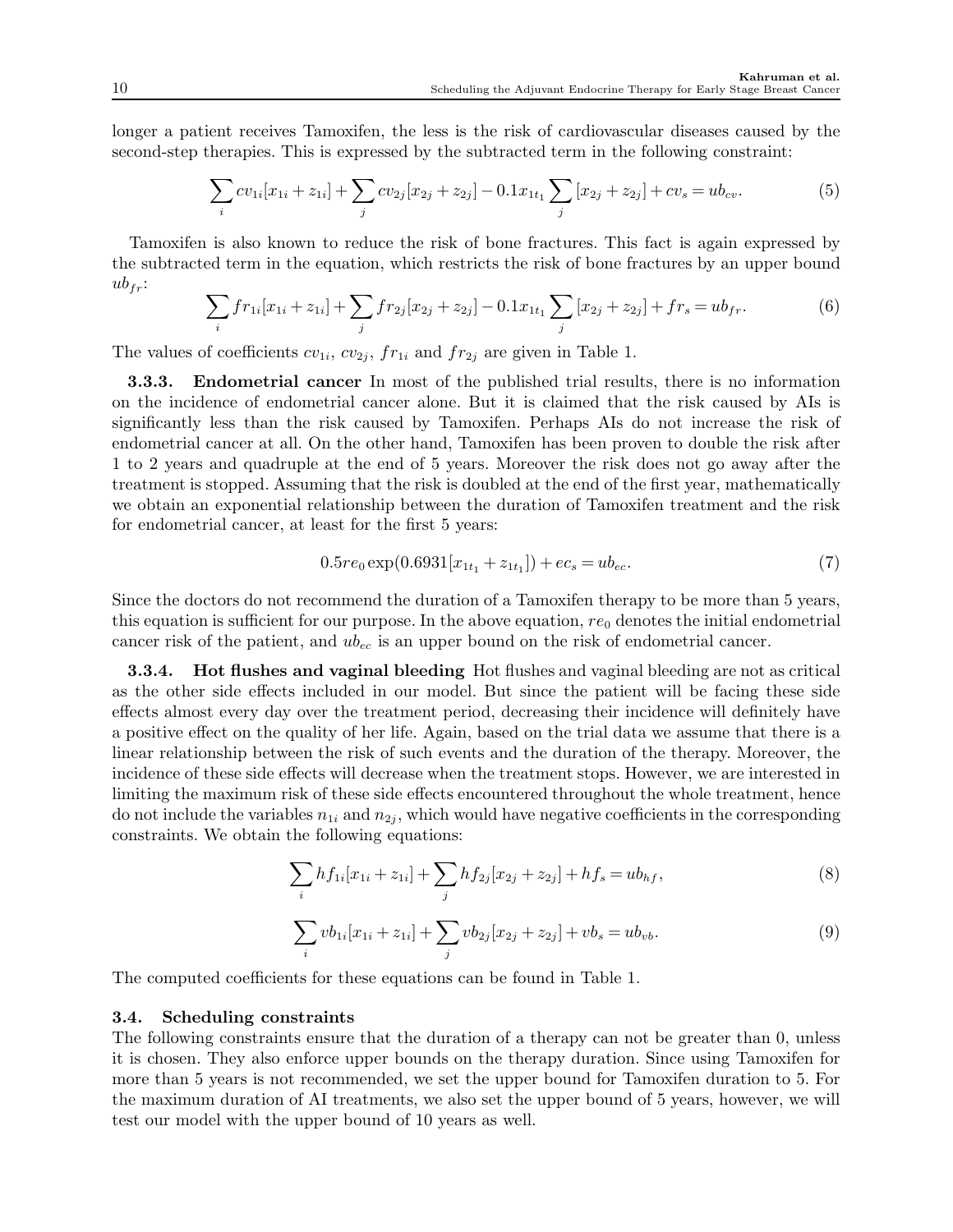$$
x_{1i} + z_{1i} - 5y_{1i} \le 0 \ \forall i \in I;
$$
\n<sup>(10)</sup>

$$
x_{2j} + z_{2j} - 5y_{2j} \le 0 \ \forall j \in J;
$$
\n<sup>(11)</sup>

$$
z_{1i} - 5y_{z_1i} \le 0 \ \forall i \in I; \tag{12}
$$

$$
z_{2j} - 5y_{z_2j} \le 0 \ \forall j \in J; \tag{13}
$$

$$
n_{1i} - 5y_{n_1i} \le 0 \ \forall i \in I; \tag{14}
$$

$$
n_{2j} - 5y_{n_2j} \le 0 \ \forall j \in J; \tag{15}
$$

As mentioned earlier, the therapies in set  $J$  are in effect only if they are used after Tamoxifen. The following set of constraints guarantees this:

$$
y_{2j} - y_{1t_1} \le 0 \ \forall j \in J. \tag{16}
$$

The next constraint ensures that after a first step treatment, the patient either receives nothing or a second step therapy,or has an extended therapy with the same drug:

$$
y_{n_1i} + y_{z_1i} + \sum_j y_{2j} \le 1 \ \forall i \in I; \tag{17}
$$

The following set of constraints guarantees that in order to extend a therapy or do nothing to see its carryover effect, the therapy must be chosen first:

$$
y_{n_1i} - y_{1i} \le 0 \ \forall i \in I; \tag{18}
$$

$$
y_{n_2j} - y_{2j} \le 0 \ \forall j \in J; \tag{19}
$$

$$
y_{z_1i} - y_{1i} \le 0 \ \forall i \in I; \tag{20}
$$

$$
y_{z_2j} - y_{2j} \le 0 \ \forall j \in J; \tag{21}
$$

The following constraints ensure that if a therapy is chosen then it must be used for at least  $\tau$ years. This minimum duration can be adjusted according to the preferences of experts. We used the values of  $\tau$  in the range between 0.5 and 2 years.

$$
x_{1i} + z_{1i} - \tau y_{1i} \ge 0 \ \forall i \in I; \tag{22}
$$

$$
x_{2j} + z_{2j} - \tau y_{2j} \ge 0 \ \forall j \in J. \tag{23}
$$

The next set of constraints ensures that the total duration of the chosen therapies is equal to the treatment period, which is denoted by  $p \ (p \leq 10)$ .

$$
\sum_{i} x_{1i} + \sum_{j} x_{2j} = 5; \tag{24}
$$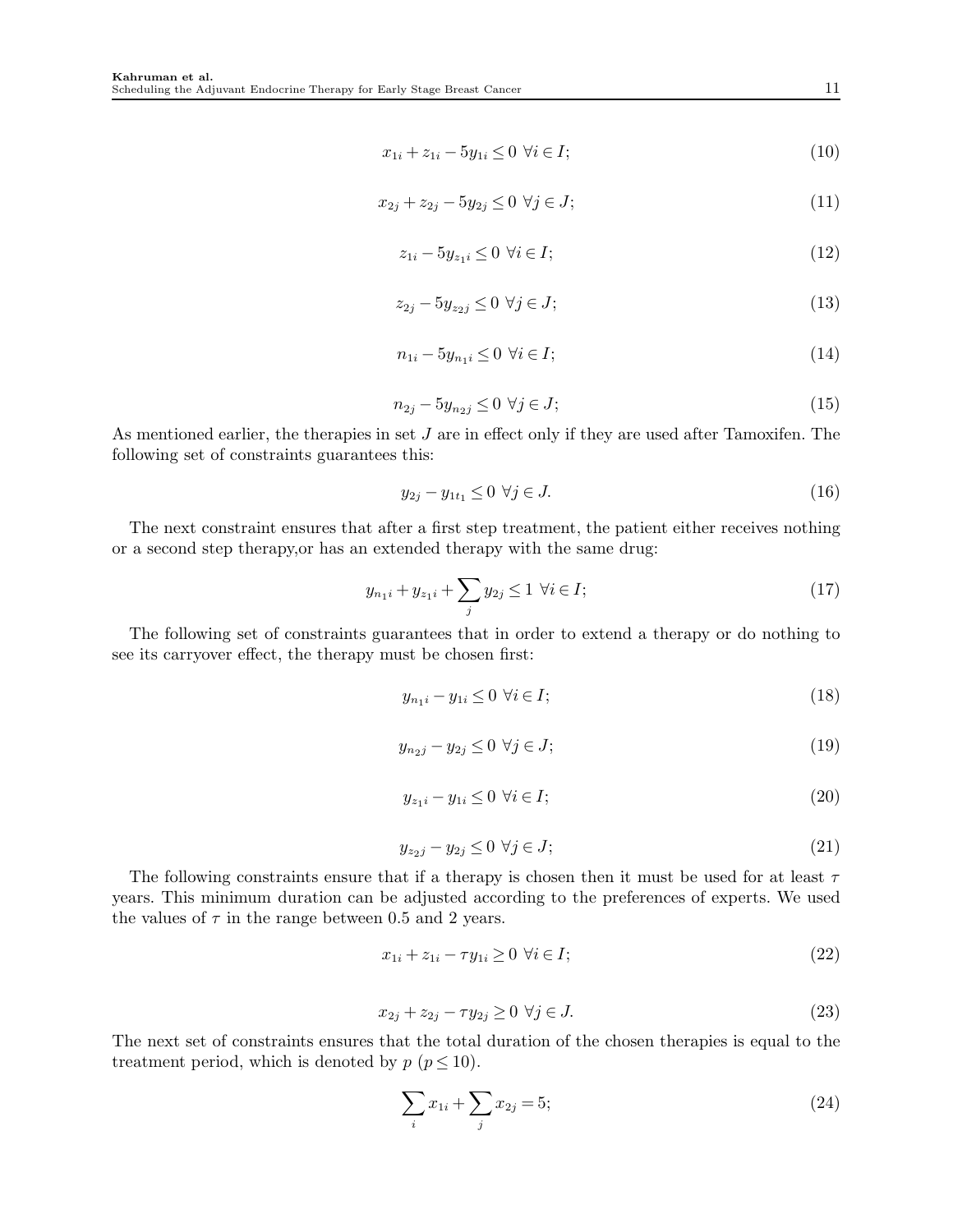$$
\sum_{i} [z_{1i} + n_{1i}] + \sum_{j} [z_{2j} + n_{2j}] = p - 5.
$$
 (25)

We can choose exactly one therapy from set I and at most one therapy from set  $J$ . This is guaranteed by:

$$
\sum_{i} y_{1i} = 1; \tag{26}
$$

$$
\sum_{j} y_{2j} \le 1. \tag{27}
$$

#### 4. Test Results

To summarize, the complete formulation of our model is given by the objective (1) subject to the constraints  $(2)-(27)$ , where

$$
y_{1i}, y_{2j}, y_{z_1i}, y_{z_2j}, y_{n_1i}, y_{n_2j} \in \{0, 1\} \quad \forall i \in I, \quad \forall j \in J,
$$
  

$$
x_{1i}, x_{2j}, z_{1i}, z_{2j}, n_{1i}, n_{2j} \ge 0 \quad \forall i \in I, \quad \forall j \in J,
$$

and the coefficients are given in Table 1. We ran our model using BARON solver available from NEOS server NEOS (2008) for 11 different testing scenarios. The considered instances were sufficiently small to be solved to optimality within a few seconds of CPU time on a modern PC. The average solution time is 0.005sec where the average number of iterations is 2.636. The treatment duration and used values for the upper bounds on the percent of increase of the side effect risks for each scenario are given in Table 2 (again, these values can be adjusted according to preferences of a particular patient or a doctor).

| Scenario       | $\mathcal{p}$ | $re_0$ | $ub_{te}$ | $ub_{cv}$ | $ub_{fr}$ | $ub_{ec}$ | $ub_{hf}$ | $ub_{vb}$ |
|----------------|---------------|--------|-----------|-----------|-----------|-----------|-----------|-----------|
| $1-4$          | 5             | 0.04   | 10        | 10        | 10        | 0.1       | 50        | 10        |
| $\overline{5}$ | 5             | 0.04   | 10        | 10        | 4.6       | 0.1       | 50        | 10        |
| 6              | 5             | 0.04   | 10        | 3.64      | 10        | 0.1       | 50        | 10        |
|                | 5             | 0.04   | 3         | 10        | 10        | 0.1       | 50        | 10        |
| 8              | 10            | 0.04   | 10        | 10        | 10        | 0.1       | 50        | 10        |
| 9              | 10            | 0.04   | 20        | 20        | 20        | 0.1       | 100       | 20        |
| 10             | 8             | 0.04   | 20        | 20        | 20        | 0.1       | 100       | 20        |
| 11             | 10            | 0.04   | 20        | 20        |           | 0.1       | 100       | 20        |

Table 2 The parameter values used in the experiments.

#### 4.1. Standard treatment

In the first set of experiments, we considered a standard treatment period of 5 years (scenarios 1–7). The first 4 scenarios differ only by the lower bound  $\tau$  on the duration of a therapy, while scenarios 5–7 use  $\tau = 2$  and a smaller than usual upper bound on the percent of increase of risk associated with one of the side effects (bone fracture for scenario 5, cardiovascular disease for scenario 6, and thromboembolic events for scenario 7).

Table 3 shows the values of  $\tau$  and solution of our model for all 7 testing scenarios. The optimal schedule for scenarios 1–4 is to use Tamoxifen for the first  $\tau$  years and then Exemestane for the remaining  $5 - \tau$  years. We can conclude that as soon as the patient can tolerate all the side effects given in the solution tables it is better to switch to Exemestane after initial Tamoxifen.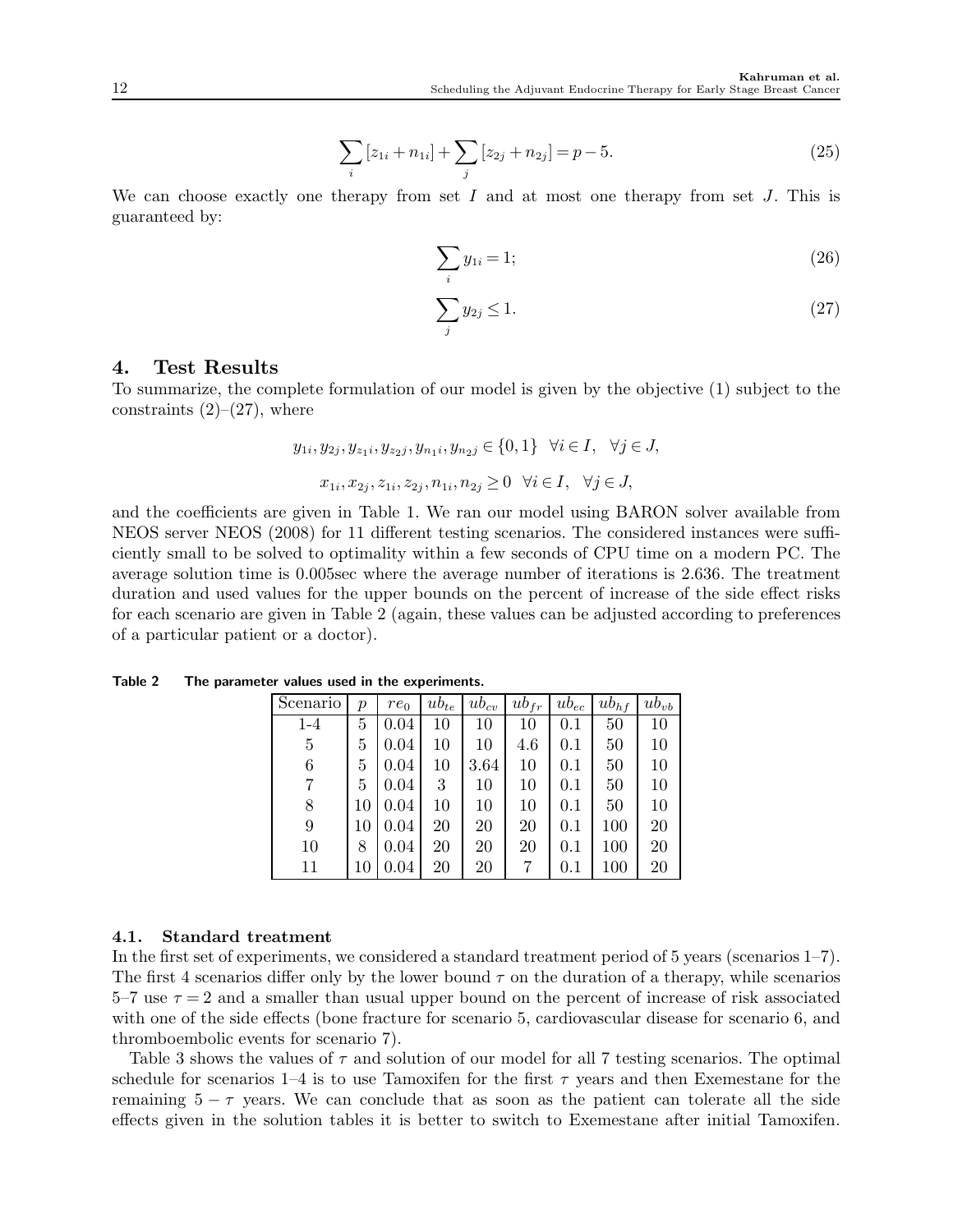The side effects that can become intolerable with decreasing duration of Tamoxifen therapy are cardiovascular diseases, bone fractures and hot flushes, as we observe increase in risk of these side effects when  $\tau$  decreases.

We use the minimum duration of a therapy  $t = 2$  in scenarios 4–6. In scenario 5, we decreased the upper bound  $ub_{fr}$  on the bone fracture risk from 10% to 4.6%, since, especially for old people, fractures can cause serious problems. In this case, our model recommends to use Tamoxifen for about 26 months and then to switch to Letrozole for the remaining 34 months. Similarly, in scenario 6 the upper bound on the cardiovascular disease risk is decreased from 10% to 3.64%. The resulting schedule is to use Tamoxifen for about 27 months and then to switch to Letrozole for the remaining 33 months. Finally, if the upper bound on the risk of thromboembolic events is changed from 10% to 3%, the recommendation is to use Letrozole for all 5 years of treatment.

Table 4 shows the upper bounds on the side effects on which the solution changes. These values are obtained by experimentation. We observe that sequencing Tamoxifen and Exemestane is best in terms of disease-free survival chance. If there is more concern about the anticipated side effects either sequencing Tamoxifen and Letrozole or a monotherapy with Letrozole is recommended.

Table 3 Values of  $\tau$  and MINLP model solution for the seven considered 5-year treatment scenarios. An optimal schedule for scenarios 1-4 consists of  $\tau$  years of Tamoxifen therapy followed by  $5-\tau$  years of Exemestane therapy. For the remaining scenarios, we have the following schedules: 2.176 year of Tamoxifen and 2.824 years of Letrozole (scenario 5); 2.236 years of Tamoxifen and 2.764 years of Letrozole (scenario 6); and 5 years of Letrozole (scenario 7).

| Scenario                    |                | າ      | 3      | 4      | $\overline{5}$ | 6              |                             |
|-----------------------------|----------------|--------|--------|--------|----------------|----------------|-----------------------------|
| $\tau$                      | $\overline{2}$ | 1.5    |        | 0.5    | $\overline{2}$ | $\overline{2}$ | $\mathcal{D}_{\mathcal{L}}$ |
| DFS chance                  | 89.787         | 90.634 | 91.481 | 92.328 | 88.701         | 88.616         | 87.61                       |
| CLBC risk                   | 0.45           | 0.413  | 0.376  | 0.34   | 0.565          | 0.568          | 0.4                         |
| Thromboembolic event risk   | 3.132          | 2.883  | 2.544  | 2.065  | 2.752          | 2.785          | 1.636                       |
| Cardiovascular disease risk | 3.83           | 4.035  | 4.29   | 4.595  | 3.657          | 3.64           | 3.95                        |
| Bone fracture risk          | 4.834          | 5.148  | 5.512  | 5.926  | 4.6            | 4.57           | 5.65                        |
| Hot flush risk              | 41.53          | 41.91  | 42.29  | 42.67  | 38.261         | 38.283         | 34.6                        |
| Vaginal bleeding risk       | 4.37           | 4.1    | 3.83   | 3.56   | 5.657          | 5.66           | 3.02                        |
| Endometrial cancer risk     | 0.08           | 0.057  | 0.04   | 0.028  | 0.09           | 0.094          | 0.04                        |

Table 4 Sensitivity analysis. The UB\* values are the values on the upper bounds of side effects at which point the main decision of which drugs to sequence changes. Duration of each drug further depends on the upper bound within the interval on which it is recommended.

|                                       |         | $UB^*$ solution if $UB < UB^*$ solution if $UB > UB^*$ |                 |
|---------------------------------------|---------|--------------------------------------------------------|-----------------|
| Thromboembolic event risk 3.13223     |         | 51.                                                    | $2T+3E$         |
| Cardiovascular disease risk   3.72445 |         | $2T+3L$                                                | $2.32T + 2.68E$ |
| Bone fracture risk                    | 4.65821 | $2T+3L$                                                | $2.32T + 2.68E$ |
| Endometrial cancer risk               | 0.0799  | 5Ь                                                     | $2T+3E$         |

It is important to note that AIs in general perform better in terms of DFS if they are sequenced after Tamoxifen compared to the situation where they are used upfront. It is not unreasonable to think that Tamoxifen causes some changes in the body that help AIs to perform better. A natural question is the duration of a Tamoxifen therapy that will yield such an effect. In our experiments, we assume that this effect can already be felt in  $\tau$  years.

Note that some of the obtained optimal schedules coincide with the actual treatment plans in trials whose results were used to develop our model (these trial results are summarized in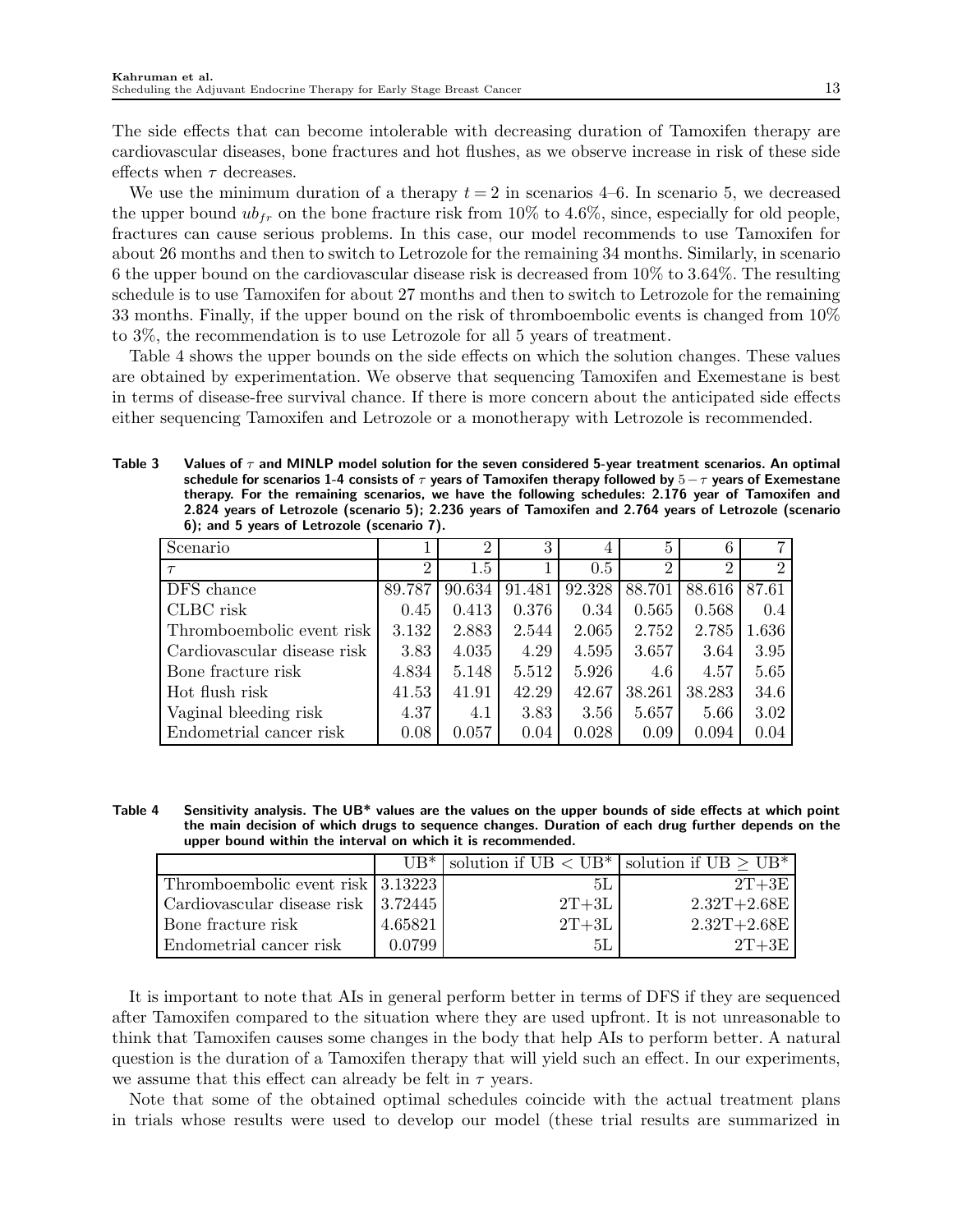Table 5). Namely, our output schedules from scenarios 1 and 7 are exactly the plans 2T+3E and 5L. Comparing the corresponding figures in Tables 3 and 5, we conclude that our model describes the real-life data reasonably well. Moreover, the results of our experiments suggest the effectiveness of these two treatment schedules used in practice and yield additional plans that may prove to be useful in real life.

| Table 5 | Scaled end point data obtained from the published trial results for five different 5-year treatments (see |
|---------|-----------------------------------------------------------------------------------------------------------|
|         | Appendix C for more detail). The first three treatments are 5-year Tamoxifen, Anastrozole and Letrozole   |
|         | therapies, respectively, while the last two combine two years of Tamoxifen with 3 years of Anastrozole    |
|         | and Exemestane, respectively.                                                                             |

|                             | 5T     | 5A     | $5L$          | $2T+3A$ $2T+3E$ |        |
|-----------------------------|--------|--------|---------------|-----------------|--------|
| DFS chance                  | 84.312 | 86.351 | 87.005        | 87.040          | 89.081 |
| CLBC risk                   | 0.67   | 0.39   | $0.4^{\circ}$ | 0.57            | 0.45   |
| Thromboembolic event risk   | 3.9    | 2.43   | 1.7           | 2.65            | 3.16   |
| Cardiovascular disease risk | 3.64   | 4.39   | 3.93          | 4.73            | 3.84   |
| Bone fracture risk          | 3.99   | 5.7    | 5.66          | 4.72            | 4.83   |
| Hot flush risk              | 39.26  | 34.27  | 34.62         | 37.69           | 41.55  |
| Vaginal bleeding risk       | 5.99   | 3.17   | 3.02          | 6.2             | 4.37   |

Finally, to verify whether the set of trial schedules used to generate the data in Table 5 can be "dominated" by a single schedule, which would have lower risk for any of the side effects, we attempted to solve our model by setting the upper bounds for side effect risks to the lowest value in the corresponding row of the table. The resulting MINLP appeared to be infeasible.

# 4.2. Extended treatment

In the second set of experiments, we tried our model for extended treatment periods of up to 10 years. We considered 4 different extended treatment scenarios (scenarios 8–11 in Table 2). We used the value of  $\tau = 2$  in all 4 scenarios. The corresponding results are reported in Table 6. For

| Scenario                    |        |        | 10              |       |
|-----------------------------|--------|--------|-----------------|-------|
| DFS chance                  | 83.762 | 84.532 | 86.634   84.071 |       |
| CLBC risk                   | 0.45   | 0.753  | 0.632           | 1.032 |
| Thromboembolic event risk   | 3.132  | 4.617  | 4.023           | 3.729 |
| Cardiovascular disease risk | 3.83   | 7.78   | 6.2             | 5.417 |
| Bone fracture risk          | 4.834  | 10.224 | 8.068           | 7.00  |
| Hot flush risk              | 41.53  | 84.58  | 67.36           | 58.83 |
| Vaginal bleeding risk       | 4.37   | 7.66   | 6.344           | 5.692 |
| Endometrial cancer risk     | 0.08   | 0.08   | 0.08            |       |

Table 6 Results for extended treatment scenarios.

extended therapy, we observe that side effects become more significant in determining an effective schedule. This is due to the carryover effect as well as the decreased risk of recurrence after 5 years. If the patient had gone through a very effective therapy for the first 5 years, she may not need any further endocrine therapy, since an extended treatment would only increase the side effects while contributing very little to the increase of DFS chance. In particular, an optimal schedule for scenario 8 is to use Tamoxifen for 2 years, then use Exemestane for 3 years, and do nothing for the remaining 5 years. Therefore, in order to extend the treatment beyond 5 years, we increase the weight of DFS by increasing the coefficient of  $dfs$  from 5 to 15 in the objective (1), while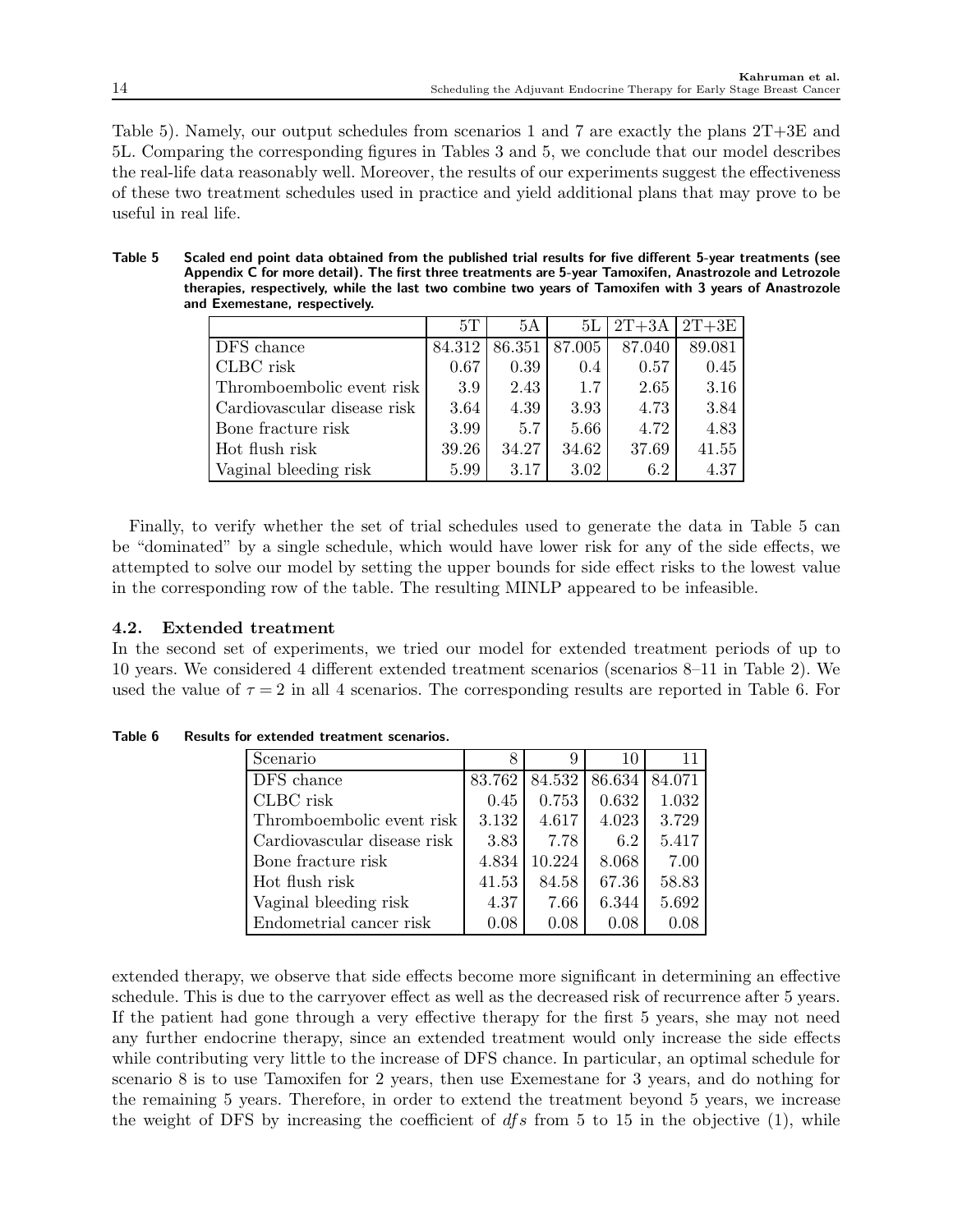doubling most of the upper bounds on increase of the side effect risks in scenarios 9–11. With such an increase in the coefficient, the solution for scenario 9, which is to use Tamoxifen for 2 years and then Exemestane for 8 years, remains the same even if we remove all slack variables of side effect constraints from the objective. In scenario 10, we reduce the therapy duration to 8 years. This yields a solution similar to the previous scenario; use Tamoxifen for 2 years and then Exemestane for 6 years. Finally, scenario 11 is for a 10-year treatment with  $ub_{fr} = 7\%$  and the remaining upper bounds the same as in scenario 10. The solution is to use Tamoxifen for 2 years, Exemestane for 5.009 years, and nothing for the remaining time.

In general, with tighter upper bounds on side effects, the model suggests to continue Exemestane therapy after 2 years of Tamoxifen until the corresponding upper bound on the increase in risk is achieved, at which point the therapy is discontinued. But if the upper bounds do not even allow to use Exemestane within the first 5 years, then the model recommends different schedules. For example, if we set  $u_{cv} = 3.64$ , then the model recommends to use use Tamoxifen for 27 months, Letrozole for 33 months and nothing for the remaining time period.

Another interesting observation based on our model estimates is that, since Exemestane performs much better than any other AI as a second step therapy in terms of DFS chance, its carryover effect and its effect after 5 years are also significantly better than that of the others. Although in some schedules the patient uses some drugs for the whole treatment period without violating the upper bound constraints, the DFS chance for such a schedule is considerably lower than that achieved by switching to Exemestane and stopping the treatment earlier, provided that switching to Exemestane does not violate any upper bound within the first 5 years.

In all considered examples, we used an upper bound of 10 years for the duration of AIs. When we test the same examples with an upper bound of 5, we observe that the solution does not change in terms of recommending to switch to Exemestane after 2 years of Tamoxifen, and then continuing the Exemestane therapy as long as possible (until a side effect constraint is violated or the duration of the Exemestane therapy exceeds 5 years).

# 5. Conclusion

Using the data from published trial results, we build a MINLP model to find efficient endocrine therapy schedules for Hr+, early stage breast cancer patients who are postmenopausal. Since twothirds of breast cancer patients have tumors that are Hr+, optimized hormone therapy schedules are of great importance. Depending on patient information such as age, health history and cancer stage, different treatment schedules can be effective for different patients. Nowadays, it is also extremely important to inform the patient about available treatment options and take into account her opinions in the decision making process. Thus, the treatment schedule may change for each patient according to her personal preferences as well. These are important factors that need to be taken into account when optimizing treatment schedules. However, the current availability of data is not sufficient to account for all these parameters. Our model completely relies on the available data, therefore availability of additional accurate data could help to improve the estimates of model parameters as well as to build more sophisticated models that will account for patient-specific information. As of now, our model can incorporate the differences of patients from one another by adjusting importance weights and tolerability constraints for side effects which are to be identified by the patient and her doctor.

As mentioned earlier, very little work has been done in optimizing the hormone therapy for breast cancer. To best of our knowledge, the model proposed in this paper is the first OR model that incorporates the side effect constraints in determining efficient schedules. Although results for different schedules are reported in some clinical trials, there is no agreement on what schedules are most effective in the medical community. This work is an attempt to utilize OR techniques in order to help doctors and patients in their decision making process.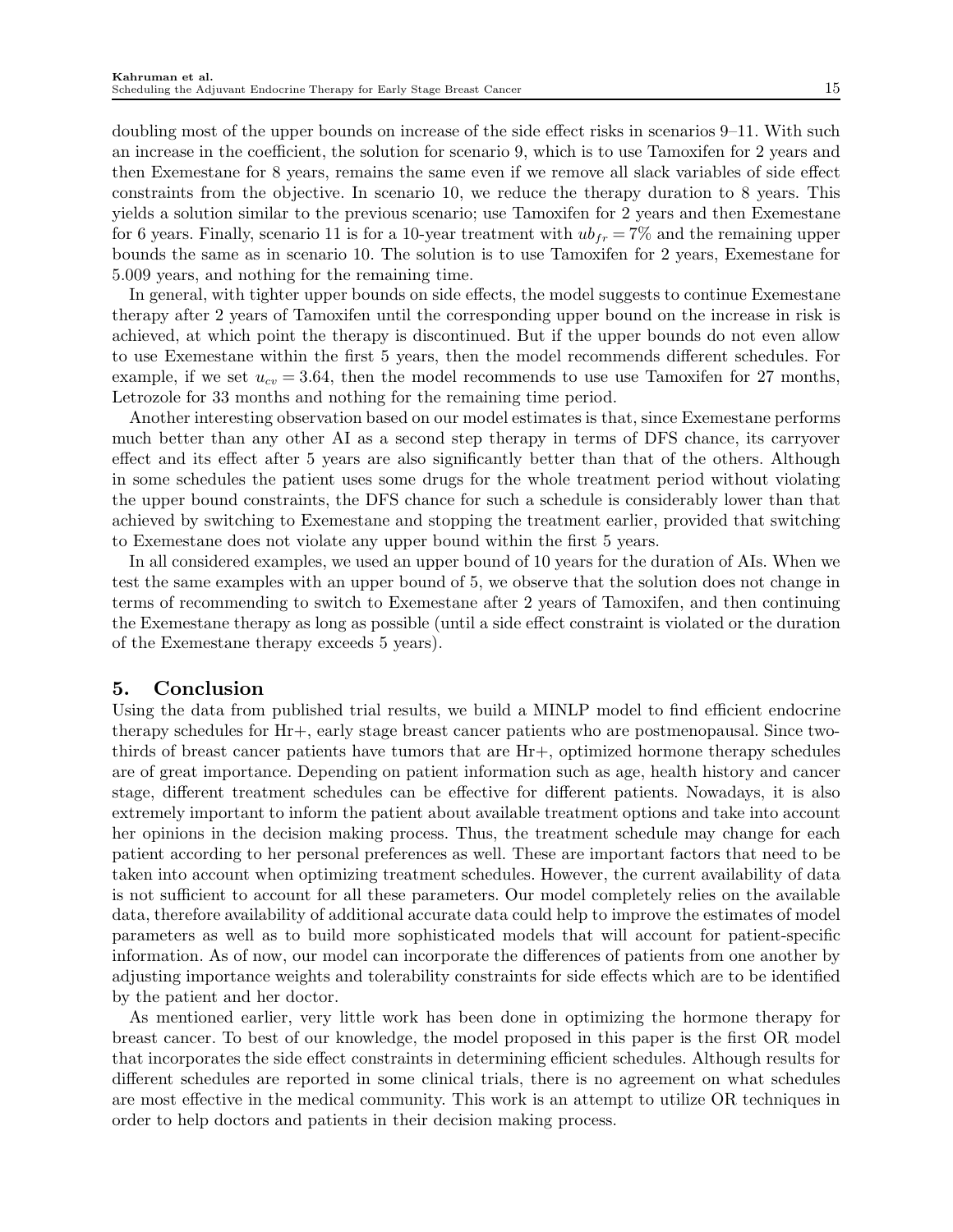The MINLP model suggests to use Tamoxifen first and then switching to Exemestane as long as the patient can tolerate the anticipated side effects. Especially for patients who have higher risks of cardiovascular diseases or fractures, it is better to switch to Letrozole after initially using Tamoxifen. For patients with higher risks of thromboembolic events and endometrial cancer, our model suggests to use a mono therapy with Letrozole. The durations of the therapies depend on the side effect tolerability constraints. It is important to remember that our observations are for an "average" patient. Although Anastrozole is not included in any of the solution schedules we obtained, it can still be an effective therapy for some patient subgroups. As we get more information on the effects of therapies on patient subgroups, we can adjust our model accordingly. Another important observation was made regarding the long term impact of treatment schedules. Right now, the standard treatment period for hormone therapy is five years. Recent studies suggested that if the patient received Tamoxifen for the first five years then it is better for her to continue the treatment with an AI. Based on our assumptions stated, we observed that if the patient has a really efficient treatment for the first five years she may prefer to discontinue the treatment after the five years. This can be explained by arguing that even though a continued treatment can slightly decrease the risk of recurrence, the associated side effect risks may outweigh the potential gain.

#### Acknowledgments

The research of Illya V. Hicks was partially supported by NSF grant DMI-0521209.

#### Appendix A: Cancer Stages

In this section we will give a summary of cancer stages. The stage of the cancer is the most important factor in determining the treatment plan. Staging is the process of finding out how widespread a cancer is. A staging system is a standardized way to summarize information about how far a cancer has spread. The most common system used to describe the stages is the American Joint Committee on Cancer (AJCC) TNM System American Cancer Society (2006), where

- $T$  is the tumor size and spread;
- $N$  is the spread to lymph nodes;
- $\bullet$  *M* is the metastasis, which is the spread to distant organs.

Table 7 describes the  $T, N, M$  categories, and Table 8 provides a summary of cancer stages and 5-year relative survival rates (relative with respect to the survival rates of people without breast cancer) of each stage depending on the patient data diagnosed from 1995 to 1998.

# Appendix B: Trial Settings

1. 5 years of Tamoxifen or 5 years of Anastrozole (ATAC Trial)

2. 2-3 years Tamoxifen first, next either 2-3 years Anastrozole or Tamoxifen such that the whole therapy lasts for 5 yrs (ITA Trial, ABCSG trial 8 and ARNO 95 trial)

- 3. 2 years Tamoxifen first, next either 3 years Exemestane or Tamoxifen (IES Trial)
- 4. 5 years of Letrozole or 5 years of Tamoxifen (BIG 1-98 Trial)

5. 5 years of Tamoxifen followed by either 5 years of Letrozole or nothing (placebo)(MA-17 Trial)

6. 2 years of Tamoxifen given in conjunction with the first-generation AI aminoglutethimide followed in turn by 3 years of Tamoxifen alone or 5 years of Tamoxifen. (ABCSG-6 trial from the Austrian Breast and Colorectal Cancer Study Group)

7. Patients free of recurrence through 5 years of the above treatment (ABCSG-6) either have 3 years of Anastrozole or placebo. (ABCSG-6a trial)

8. 5 years or more Tamoxifen (ATLAS, ATOM trials)

9. 5 years of Tamoxifen followed by either 5 years of Exemestane or nothing (placebo) (NSABP B-33) (based on the results of MA-17 this trial was discontinued and participants taking placebo were offered Exemestane)

10. Comparison of two AIs, Exemestane and Anastrozole as first-line adjuvant therapy (MA-27)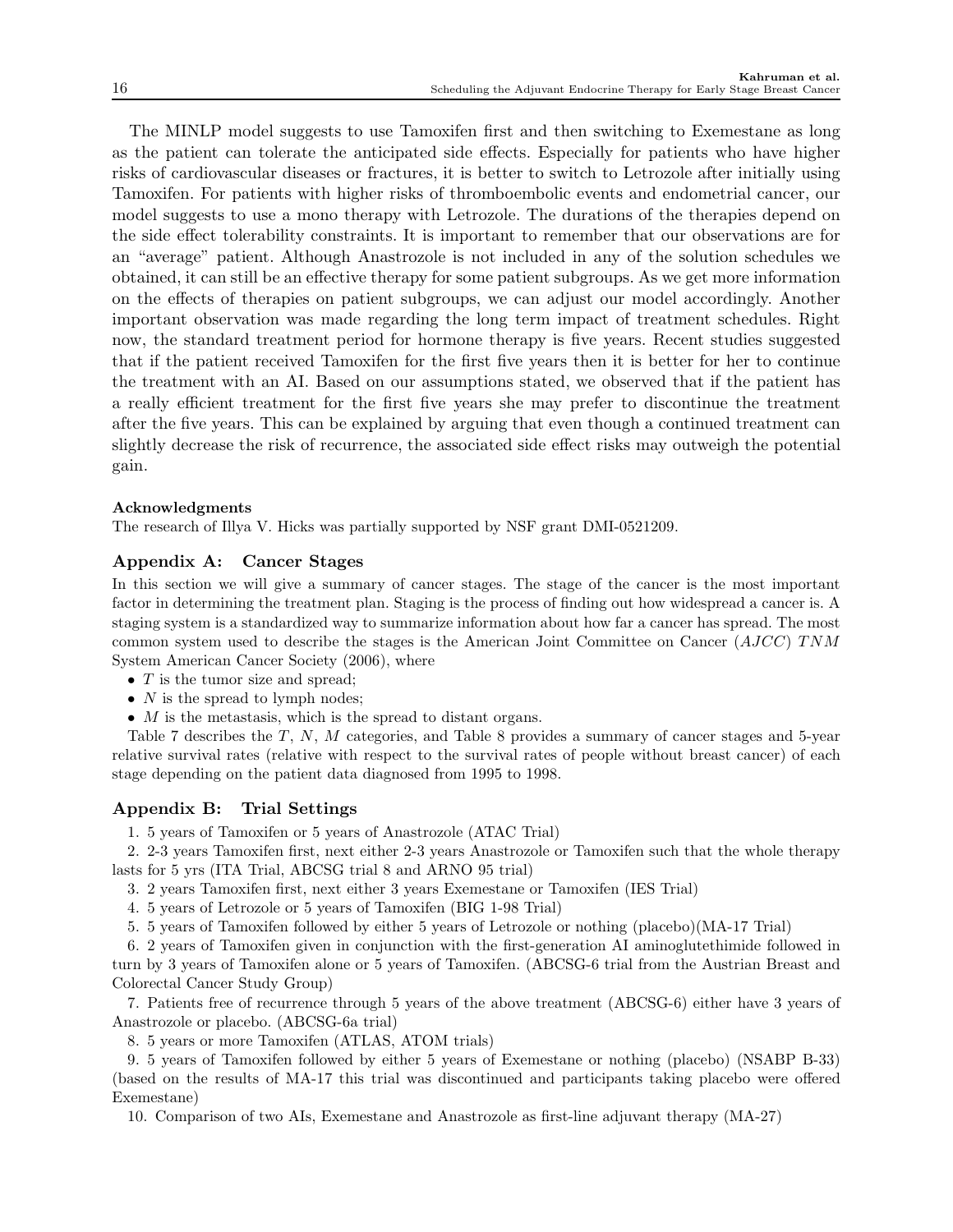| Table 7 |  | $T$ , N and M categories |
|---------|--|--------------------------|
|         |  |                          |

| T categories                        | N categories                                                                  | M categories                        |
|-------------------------------------|-------------------------------------------------------------------------------|-------------------------------------|
| <b>TX</b> : Primary tumor can-      | $\mathbf{N} \mathbf{X}$ :<br>Regional lymph                                   | MX: Presence of distant             |
| not be assessed                     | nodes cannot be assessed                                                      | spread (metastasis) cannot          |
|                                     |                                                                               | be assessed                         |
| T0: No evidence of pri-             | <b>NO</b> : Cancer has not spread                                             | <b>M0</b> : No distant spread       |
| mary tumor (this some-              | to regional lymph nodes                                                       |                                     |
| times happens)                      |                                                                               |                                     |
| <b>Tis:</b> Carcinoma in situ;      | $N1:$ Cancer has spread to 1                                                  | <b>M1</b> : Distant<br>is<br>spread |
| intraductal<br>carcinoma,           | to 3 axillary lymph $node(s)$                                                 | present                             |
| lobular carcinoma in situ,          |                                                                               |                                     |
| or Paget disease of the             |                                                                               |                                     |
| nipple with no associated           |                                                                               |                                     |
| tumor mass                          |                                                                               |                                     |
|                                     | <b>T1</b> : Tumor 2 cm $(4/5 \text{ of } \mathbf{N2})$ : Cancer has spread to |                                     |
| an inch) or less in greatest        | 4 to 9 lymph nodes                                                            |                                     |
| dimension                           |                                                                               |                                     |
| <b>T2:</b> Tumor more than $2 \mid$ | N3: Cancer has spread to                                                      |                                     |
| $cm$ but not more than 5            | 10 or more axillary lymph                                                     |                                     |
| $cm (2$ inches) in greatest         | nodes                                                                         |                                     |
| dimension                           |                                                                               |                                     |
| <b>T3:</b> Tumor more than 5 cm     |                                                                               |                                     |
| in greatest dimension               |                                                                               |                                     |
| <b>T4:</b> Tumor of any size        |                                                                               |                                     |
| growing into the chest wall         |                                                                               |                                     |
| or skin                             |                                                                               |                                     |

Table 8 Cancer Stages based on  $TNM$  system and 5-year survival rates

|                | Stage $TNM$ category | 5-year relative |
|----------------|----------------------|-----------------|
|                |                      | survival rate   |
| $\Omega$       | $Tis$ , NO, MO       | 100             |
| $\mathbf{1}$   | T1, N0, M0           | 100             |
| 2A             | T0, N1, M0 or        | 92              |
|                | T1, N1, M0 or        |                 |
|                | T2, N0, M0           |                 |
| 2B             | $T2$ , N1, M0 or     | 81              |
|                | T3, N0, M0           |                 |
| 3A             | T0-2, N2, M0 or      | 67              |
|                | T3, N1-2, M0         |                 |
| 3B             | T4, N0-2, M0         | 54              |
| 3 <sup>C</sup> | T0-4, N3, M0         | N A             |
| 4              | T0-4, N0-3, M1       | 20              |

# Appendix C: Brief summary of published trial results

#### ATAC (5 years Tamoxifen vs 5 years Anastrozole)

Median follow up for this trial is 68 months. 5216 patients were enrolled in this trial. The simplest interpretation of the results is that Anastrozole prevents one in four of the relapses seen in patients on Tamoxifen. This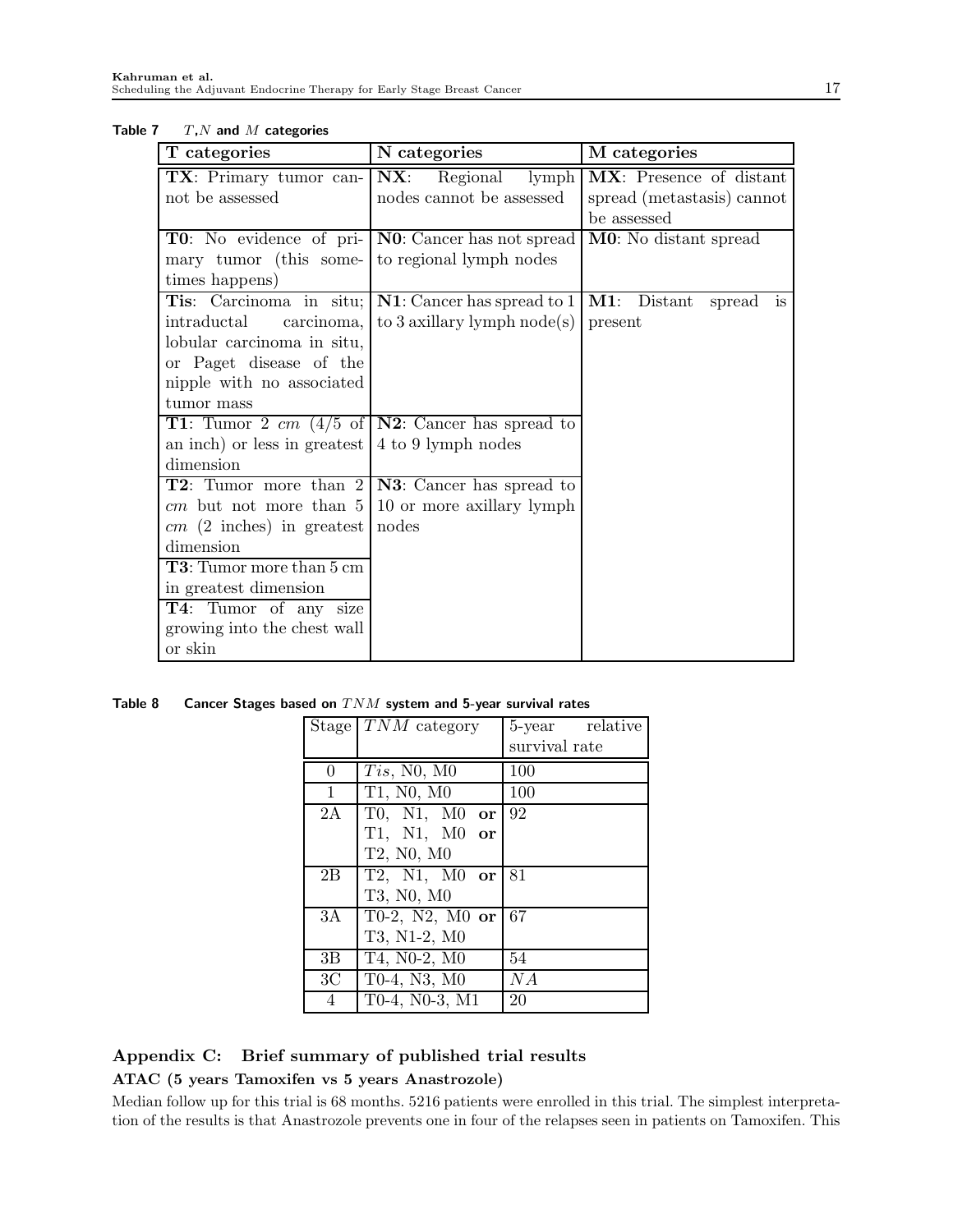yields highly significant improvements in disease-free survival, recurrence-free survival and distant diseasefree survival. During the first 2 years of treatment, both trial arms had a similar overall QoL (Quality of Life) impact Fallowfield et al. (2004). At the end of the treatment, endometrial cancer, thromboembolic events, hot flushes and hysterectomy were seen less in Anastrozole group compared with Tamoxifen group, while the latter had benefits in terms of causing less fractures and osteoporosis. The first results of the endometrial sub-protocol following 2 years of treatment was published recently Duffy et al. (2006). After 2 years of Anastrozole treatment, endometrial thickness remained ≤5 mm whereas in patients receiving Tamoxifen, endometrial thickness increased by 3.2 mm to 7.0 mm. At the end of 2 years, the number of patients exhibiting endometrial histopathology were 5.1 and 17.9 percent in the Anastrozole and Tamoxifen group, respectively. Although the difference is not statistically significant, which is likely to be because of insufficient number of patients (285) recruited for this sub-protocol, the results are still valuable.

# ITA (5 years of Tamoxifen vs switching to Anastrozole after 2-3 years of Tamoxifen)

Median follow up for this trial is 36 months. 448 patients were enrolled. All the patients were already receiving Tamoxifen and they were randomly assigned to either switching Anastrozole or continuing Tamoxifen. The preliminary results are published in Boccardo et al. (2005). Disease-free and local recurrence-free survival were significantly longer in the Anastrozole group. Although there were more side effects recorded in the Anastrozole group, more events were life threatening or required hospitalization in the Tamoxifen group.

# ABCSG trial 8 and ARNO 95 trial (5 years of Tamoxifen vs switching to Anastrozole after 2 years of Tamoxifen)

Median follow up for these trials is 28 months and there were 3224 enrolled. The patients who had completed 2 years of Tamoxifen treatment were randomized to switch receiving Anastrozole or continue receiving Tamoxifen. The results are published in Jakesz et al. (2005). There was a 40% decrease in the risk for an event in the Anastrozole group as compared with the Tamoxifen group where an event is described as local or distant metastatis, or contralateral breast cancer. Both treatments were well tolerated while significantly more fractures and significantly less thromboses were recorded in the Anastrozole group.

# IES (5 years of Tamoxifen vs switching to Exemestane after 2-3 years of Tamoxifen)

Median follow up for this trial is 30.6 months. There were 4742 patients enrolled. The results are published in Coombes et al. (2004). A 32% reduction in risk was observed in terms of disease free survival in Exemestane group compared with the Tamoxifen group. Severe side effects of Exemestane were rare. According to the quality of life results Fallowfield et al. (2006), the switch to Exemestane neither increased nor decreased endocrine symptoms present after 2 to 3 years of Tamoxifen; the switch did not also initiate significant reports of new symptoms. The results indicate that the clinical benefits of switching to Exemestane over continuing with Tamoxifen are achieved without significant detrimental effect on quality of life.

# BIG 1-98 (5 years of Tamoxifen vs 5 years of Letrozole)

The median follow-up of this trial is 25.8 months and there were 8010 patients enrolled. The results are published in The Breast International Group (BIG) 1-98 Collaborative Group (2005).There are four arms of this trial: Letrozole, Letrozole followed by Tamoxifen, Tamoxifen and Tamoxifen followed by Letrozole. The analysis in The Breast International Group (BIG) 1-98 Collaborative Group (2005) compares only the two groups assigned to receive Letrozole initially with the two groups assigned to receive Tamoxifen initially. For this reason, although an AI followed by Tamoxifen is an interesting setting, we do not have any data. As compared with initial Tamoxifen, initial Letrozole significantly reduced the risk of events which are included in the definition of disease-free survival. The risk of distant recurrence was also significantly reduced by Letrozole. While the side effects such as thromboembolism, endometrial cancer and vaginal bleeding are more common in the Tamoxifen group, there is a higher incidence of skeletal and cardiac events and of hypercholesterolemia in the Letrozole group.

# MA.17 (5 years of Tamoxifen followed by Letrozole or Placebo)

Most recurrences in women with breast cancer receiving 5 years of adjuvant Tamoxifen occur after 5 years Goss et al. (2005). This trial was designed to determine if extended adjuvant hormone therapy with Letrozole reduces the risk of such recurrences or not. The median follow-up of this trial is 30 months and there were 8010 patients enrolled. The results are published in Goss et al. (2005). Women receiving Letrozole had longer DFS and distant DFS compared to the group receiving placebo. Overall survival is the same in both arms but it was improved with Letrozole for the patients who has node positive tumors. The Letrozole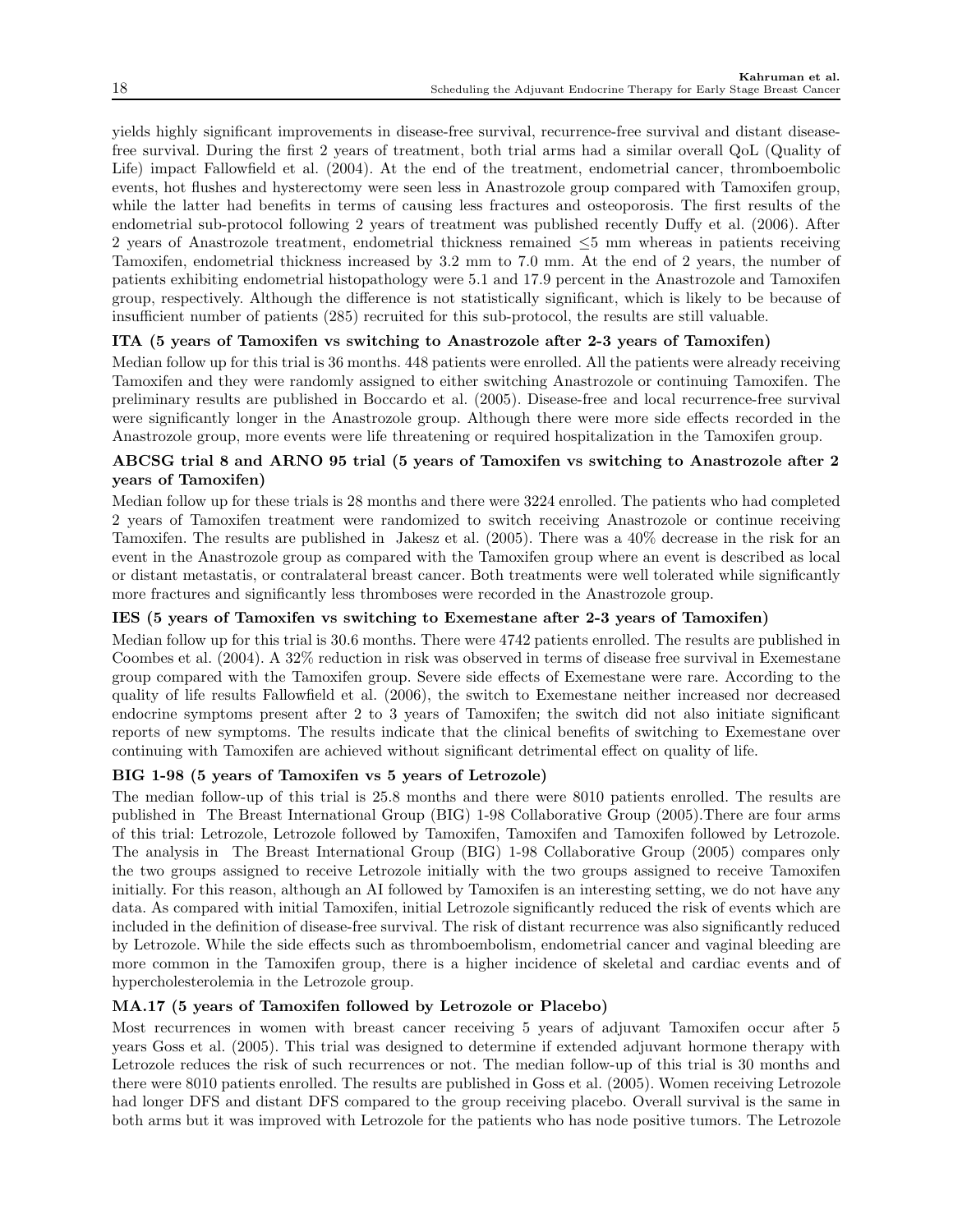arm experienced more hormone-related side effects. The incidences of bone fractures and the cardiovascular events were the same. This result give some idea about the carryover effect of Tamoxifen on cardiovascular events and fractures. As we mentioned Section 3, Tamoxifen has some advantages over AIs in terms of cardio protective effect and decreasing the risk of fractures and bone loss. By considering the results of the BIG 1-98 trial, we can say that either Letrozole does not have a negative effect on fractures and cardiovascular diseases or using Tamoxifen for 5 years helps to decrease the risk of fractures and cardiovascular diseases even after it is stopped.

### References

- Agur, Z., R. Hassin, S. Levy. 2006. Optimizing chemotherapy scheduling using local search heuristics. Operations Research 54 829–846.
- American Cancer Society. 2006. Cancer reference information. http://www.cancer.org.
- ATAC Trialist Group. 2004. Results of the ATAC (Arimidex, Tamoxifen, Alone or in Combination) trial after completion of 5 years' adjuvant treatment of breast cancer. Lancet 364 1–3.
- Barbolosi, D., A. Iliadis. 2001. Optimizing drug regimens in cancer chemotherapy: A simulation study using a pk-pd model. Computers in Biology and Medicine 31 157–172.
- Beil, D. R., L. M. Wein. 2001. Analysis and comparison of multimodal cancer treatments. *IMA Journal of* Mathematics Applied in Medicine and Biology 18 343–376.
- Bergman, L., M. Beelen, M. P. Gallee, H. Hollema, J. Benraadt, F.E. van Leeuwen. 2000. Risk and prognosis of endometrial cancer after tamoxifen for breast cancer. Lancet 356 881–887.
- Birge, J. R., F. Louveaux. 1997. Introduction to Stochastic Programming. Springer Verlag.
- Boccardo, F., A. Rubagotti, M. Puntoni et al. 2005. Switching to anastrozole versus continued tamoxifen treatment of early breast cancer: Preliminary results of the italian tamoxifen anastrozole trial. Lancet 366 455–462.
- Brahme, A. 2001. Individualizing cancer treatment: Biological optimization models in treatment planning and delivery. Int. J. Radiation Oncology Biol. Phys. 49 327–337.
- Buzdar, A. U. 2005. Aromatase inhibitors in the adjuvant treatment of breast cancer. ASBD Breast Healthcare Update .
- Coombes, R. C., E. Hall, L. I. Gibson et al. 2004. A randomized trial of exemestane after two to three years of tamoxifen therapy in postmenopausal women with primary breast cancer. N Engl J Med 350 1081–1092.
- Cuzick, J., P. Sasieni, A. Howell. 2006. Should aromatase inhibitors be used as initial adjuvant treatment or sequenced after tamoxifen? *British Journal of Cancer* **94** 460–464.
- Duffy, S., T.L. Jackson, M. Lansdown, K. Philips, M. Wells, S. Pollard, G. Clack, M. Coibion, A.R. Bianco. 2006. The ATAC ('Arimidex', Tamoxifen, Alone or in Combination) adjuvant breast cancer trial: first results of the endometrial sub-protocol following 2 years of treatment. Human Reproduction 21 545–553.
- Early Breast Cancer Trialist's Collaborative Group. 1998. Tamoxifen for early breast cancer: an overview of the randomised trials. Lancet 351 1451-1467.
- Fallowfield, L., D. Cella, J. Cuzick, S. Francis, G. Locker, A. Howell. 2004. Quality of life of postmenopausal women in the Arimidex, Tamoxifen, Alone or in Combination (ATAC) adjuvant breast cancer trial. J Clin Oncol 22 4261–4271.
- Fallowfield, L. J., J. M. Bliss, L. S. Porter, M. H. Price, C. F. Snowdon, S. E. Jones, R. C. Coombes, E. Hall. 2006. Quality of life in the intergroup exemestane study: A randomized trial of exemestane versus continued tamoxifen after 2 to 3 years of tamoxifen in postmenopausal women with primary breast cancer. J Clin Oncol 24 910–917.
- Ferris, M. C., J. Lim, D. M. Shepard. 2003. An optimization approach for radiosurgery treatment planning. SIAM J. Optim. 13 921–937.